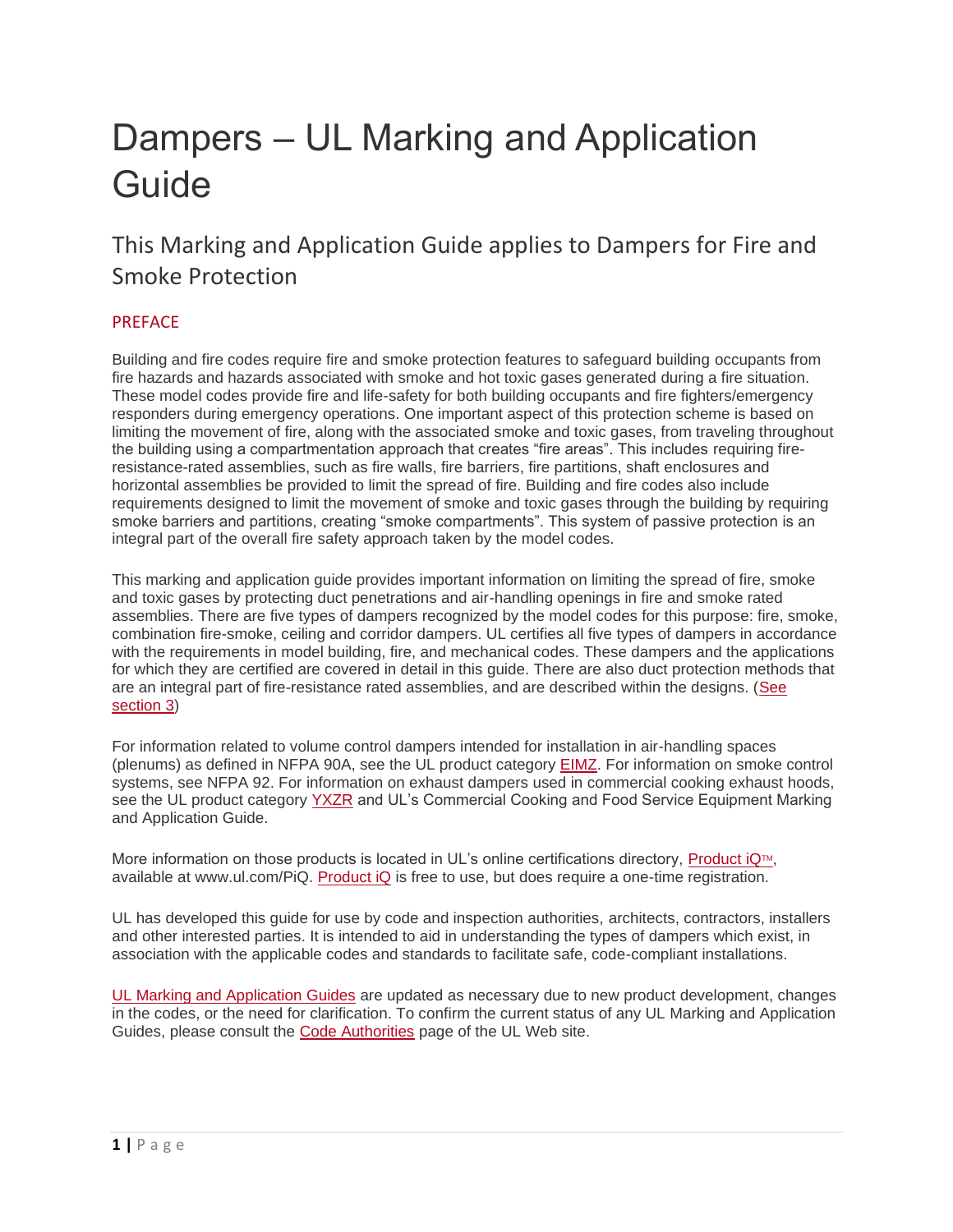| A. USE OF THIS GUIDE                                                                     |  |  |  |  |
|------------------------------------------------------------------------------------------|--|--|--|--|
|                                                                                          |  |  |  |  |
| A. FIRE DAMPERS<br>$\bullet$                                                             |  |  |  |  |
| <b>B. SMOKE DAMPERS</b><br>$\bullet$                                                     |  |  |  |  |
| C. COMBINATION FIRE-SMOKE DAMPERS<br>$\bullet$                                           |  |  |  |  |
| <b>D. CORRIDOR DAMPERS</b><br>$\bullet$                                                  |  |  |  |  |
| <b>E. CEILING DAMPERS</b><br>$\bullet$                                                   |  |  |  |  |
|                                                                                          |  |  |  |  |
| A. DUCT OUTLET PROTECTION SYSTEM A (As Permitted by the Individual Designs)<br>$\bullet$ |  |  |  |  |
| B. DUCT OUTLET PROTECTION SYSTEM B (Permitted where a steel duct with a hinged-          |  |  |  |  |
| door damper is described)                                                                |  |  |  |  |
|                                                                                          |  |  |  |  |
|                                                                                          |  |  |  |  |
| A. DAMPERS IN HORIZONTAL ASSEMBLIES                                                      |  |  |  |  |
| <b>B. INSTALLATION INSTRUCTIONS</b><br>$\bullet$                                         |  |  |  |  |
| <b>C. MULLIONS</b><br>$\bullet$                                                          |  |  |  |  |
| • D. DAMPER ACTUATORS                                                                    |  |  |  |  |
| • E. DETECTORS AND SMOKE DAMPERS                                                         |  |  |  |  |
| <b>F. AIRFLOW RATINGS</b><br>$\bullet$                                                   |  |  |  |  |
|                                                                                          |  |  |  |  |
|                                                                                          |  |  |  |  |
| A. FIRE DAMPER ILLUSTRATION                                                              |  |  |  |  |
| B. SMOKE AND COMBINATION FIRE-SMOKE DAMPER ILLUSTRATION<br>$\bullet$                     |  |  |  |  |
| • C. CEILING DAMPER ILLUSTRATION                                                         |  |  |  |  |
| D. CORRIDOR DAMPER ILLUSTRATION<br>$\bullet$                                             |  |  |  |  |
|                                                                                          |  |  |  |  |
|                                                                                          |  |  |  |  |
|                                                                                          |  |  |  |  |
| A. UL MARK CONSIDERATIONS                                                                |  |  |  |  |
|                                                                                          |  |  |  |  |
| • A. MODEL CODES                                                                         |  |  |  |  |
| <b>B. INSTALLATION STANDARDS</b>                                                         |  |  |  |  |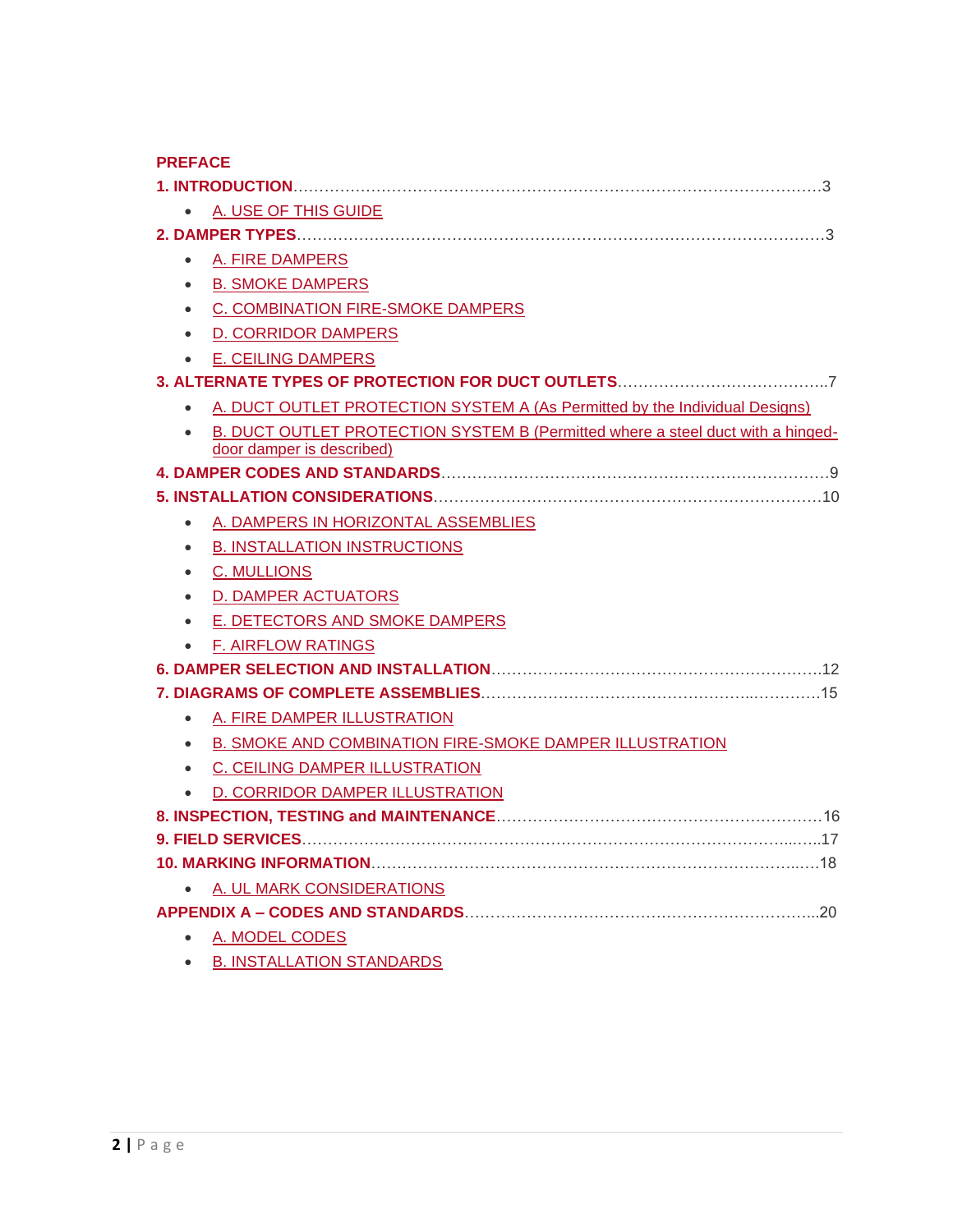# 1. INTRODUCTION

#### A. USE OF THIS GUIDE

This guide is intended to assist users to locate, specify or verify the correct type and code compliant UL Listed damper based on the use and installation location.

The model codes require dampers used in these applications to be "listed". These dampers have been "UL Classified", which is the terminology used by UL to inform the product has been evaluated for specific functions and applications. "Certified" is another term used by UL to identify that the product has been evaluated by a third party certification organization in accordance with the appropriate required standard. The terms "listed", "certified" and "classified" as used by UL all meet the definition of "listed" as described in the model codes.

The four-letter code associated with products covered in this marking and application guide is the UL category code designation for that product. Each category code provides a link to the published product GuideInfo for that product and links to the products certified within that category. The product GuideInfo is a technical document which details the scope of the products covered, information relating to limitations or special conditions applying to the product, the requirements used for the investigation of the products and general installation and use information. Product GuideInfo is available in UL [Product iQ.](http://www.ul.com/PiQ) The information provided in the product GuideInfo is different from the overview and expanded explanatory information contained in this marking and application guide.

#### 2. DAMPER TYPES

Dampers commonly fall into five types, each with a specific function and end-use application. Types of dampers include fire dampers, smoke dampers, combination fire-smoke dampers, ceiling dampers and corridor dampers. Their functions and performance requirements will vary depending on the damper type.

Additional information is also available in the UL Guide Information for Fire Resistance Ratings [\(BXUV\)](https://iq.ulprospector.com/en/profile?e=206790) in [Part III \(Floor-Ceilings and Roof-Ceilings\), Section 16 –](https://iq.ulprospector.com/en/profile?e=206790#SectionIIIitem16) Air Ducts and Protection [Systems.](https://iq.ulprospector.com/en/profile?e=206790#SectionIIIitem16) Category [EMME](https://iq.ulprospector.com/en/profile?e=207497) covers damper types A -D on the following list and type E is covered by [CABS:](https://iq.ulprospector.com/en/profile?e=206814)

A.

- A. FIRE DAMPERS
- B. SMOKE DAMPERS
- C. COMBINATION FIRE AND SMOKE DAMPERS
- D. CORRIDOR DAMPERS
- E. CEILING DAMPERS

*See also [BZGU](https://iq.ulprospector.com/en/profile?e=206802) for air terminals and [BZZU](https://iq.ulprospector.com/en/profile?e=206813) ceiling air diffusers*

#### **A. FIRE DAMPERS**

Fire dampers are designed to close automatically when heat is detected, and are used to restrict the spread of fire where ducts and air transfer openings penetrate fire walls, fire barriers, fire partitions, horizontal assemblies and shaft enclosures. The building codes specify where fire dampers are required, and establish how the fire damper is to be installed in the field.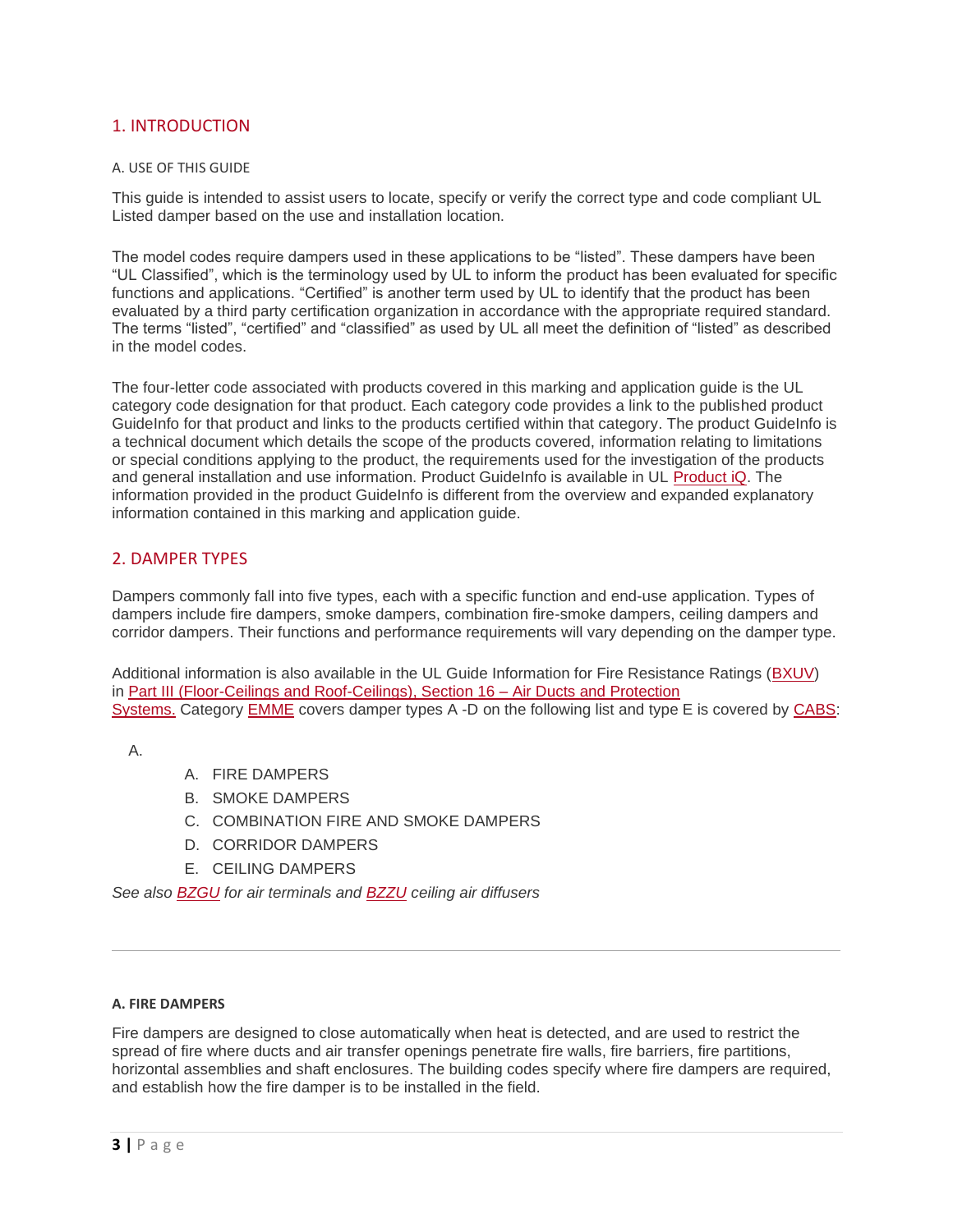

Fire dampers are available in two types, static fire dampers and dynamic fire dampers. Fire dampers for use in either static systems or dynamic systems are certified by UL with an hourly fire-protection rating, either 1-1/2 or 3 hours.

Fire dampers for use in static systems, as their name implies, are only to be used in duct systems or penetrations where the HVAC system is automatically shut down in the event of a fire.

Fire dampers for use in dynamic systems are required at locations where fan pressure and airflow continue to operate during a fire incident, and as such, the dampers are expected to operate (close) against the air velocity and pressure produced by the system fan. In addition to an hourly fire-protection rating, fire dampers for use in dynamic systems are also provided with an airflow rating which indicates the maximum velocity (damper open) and static

pressure (damper closed) for which the damper is designed. Refer to the section in this guide entitled [Airflow Ratings](https://code-authorities.ul.com/dampers-marking-and-application-guide/#AIRFLOW%20RATINGS) for a more detailed explanation of the limitations of the ratings.



Fire dampers are tested as part of fire-resistance rated vertical or horizontal assemblies in accordance with the Standard for Fire Dampers, [UL 555,](https://www.shopulstandards.com/ProductDetail.aspx?productId=UL555_7_S_20060712) and are listed under [\(EMME\)](https://iq.ulprospector.com/en/profile?e=207497) category. Fire dampers are investigated for use in specific fire-resistive vertical or horizontal assemblies as specified by the installation instructions that are supplied by the product manufacturer. Each listing is specific with respect to (1) construction details of the assembly in which the damper is installed, (2) the hourly fire-protection rating, (3) the damper mounting position (i.e. vertical or horizontal), (4) the maximum size of a single section, and (5) the maximum size of multiple damper sections, In addition, listings of fire dampers for use in dynamic systems will also include the maximum air flow and maximum static pressure for which the damper is listed.

#### **B. SMOKE DAMPERS**

Smoke dampers are used to restrict the movement of smoke where ducts and air transfer openings penetrate assemblies that are designed to restrict the movement of smoke. These devices are installed to operate automatically, controlled by a smoke detection system, and, where required, capable of being positioned from a remote command station.

Smoke dampers may be required where ducts penetrate through smoke barriers or smoke partitions, or at other locations within an engineered smoke control system. Smoke dampers can be used in HVAC systems where the fans are shut down in the event of fire, and can also be used in smoke control systems designed to operate during a fire incident. Smoke dampers are designed to operate against air velocity and fan pressure.

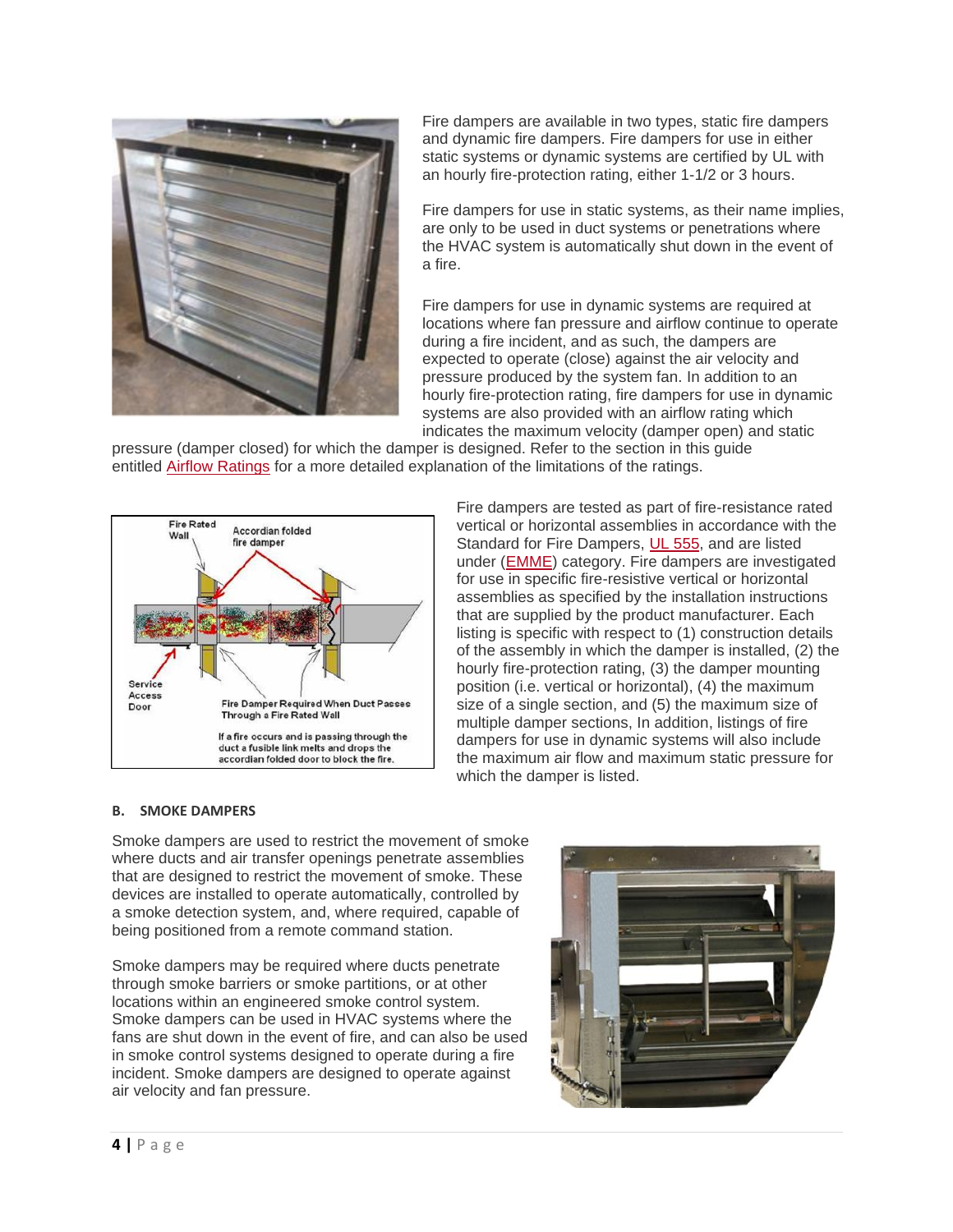Smoke dampers listed by UL have a leakage class rating that indicates the level of air leakage measured through the damper under test conditions. Leakage ratings are identified as Class Designation I, II or III as shown in the following table. Leakage ratings of smoke dampers are established at a minimum differential pressure of 4 in. water gauge (WG), across the closed damper. Leakage rates may also be established at higher differential pressures, in increments of 2 in. water gauge. The model codes require a Class I or II rated smoke damper.

| <b>Class</b>   | 4 In. WG | 6 In. WG | 8 In. WG | 10 In. WG | 12 In. WG |
|----------------|----------|----------|----------|-----------|-----------|
|                | 8.0      | 9.5      | 11.0     | 12.5      | 14.0      |
| Ш              | 20.0     | 24.0     | 28.0     | 31.5      | 35.0      |
| $\mathbf{III}$ | 80.0     | 96.0     | 112.0    | 125.0     | 140.0     |

# **Maximum Leakage (cfm/ft<sup>2</sup> )**

Smoke dampers are also provided with an airflow rating maximum velocity (damper open) and static pressure (damper closed). Refer to the section in this guide entitled [Airflow Ratings](https://code-authorities.ul.com/dampers-marking-and-application-guide/#AIRFLOW%20RATINGS) for a more detailed explanation of the limitations of the ratings.

Smoke dampers are tested as part of vertical or horizontal assemblies in accordance with the Standard for Smoke Dampers, [UL 555S,](https://www.shopulstandards.com/ProductDetail.aspx?productId=UL555S_5_S_20140213) and are Listed under the [\(EMME\)](https://iq.ulprospector.com/en/profile?e=207497) category. Smoke dampers are investigated for use in specific vertical or horizontal assemblies as specific in the installation instructions supplied with the product. Each listing is specific with respect to (1) construction details of the assembly in which the damper is installed, (2) the air leakage rating, (3) the damper mounting position (i.e. vertical or horizontal), (4) the minimum and maximum sizes of a single section, and (5) the maximum size of multiple damper sections.

# **C. COMBINATION FIRE-SMOKE DAMPERS**

Combination fire-smoke dampers are used to restrict both the spread of fire and movement of smoke where ducts and air transfer openings penetrate assemblies that are designed to restrict the passage of both fire and smoke. Dampers that are marked as combination dampers comply with both the Standard for Fire Dampers, [UL 555](https://www.shopulstandards.com/ProductDetail.aspx?productId=UL555_7_S_20060712) and the Standard for Smoke Dampers, [UL 555S,](https://www.shopulstandards.com/ProductDetail.aspx?productId=UL555S_5_S_20140213) are listed under the [\(EMME\)](https://iq.ulprospector.com/en/profile?e=207497) category.

# **D. CORRIDOR DAMPERS**

Corridor dampers are combination fire-smoke dampers that have been specifically evaluated for mounting only in ceilings of fire-resistance-rated corridors, where the corridor ceiling is permitted by the building code to be constructed as required for the corridor walls (sometimes referred to as "tunnel corridors").

Corridor dampers are tested horizontally as installed in specific tunnel corridor ceiling constructions in accordance with both the Standard for Fire Dampers, [UL 555](https://www.shopulstandards.com/ProductDetail.aspx?productId=UL555_7_S_20060712) and the Standard for Smoke Dampers, [UL](https://www.shopulstandards.com/ProductDetail.aspx?productId=UL555S_5_S_20140213)  [555S,](https://www.shopulstandards.com/ProductDetail.aspx?productId=UL555S_5_S_20140213) and are covered under the [\(EMME\)](https://iq.ulprospector.com/en/profile?e=207497) category. Corridor dampers are investigated for both a fireresistance rating of 1 hour, and a Class I or II leakage rating as defined under SMOKE DAMPERS. Leakage ratings of corridor dampers are determined at an elevated temperature 250°F or 350°F. Leakage ratings of corridor dampers are established based on test conditions using air. Corridor dampers have also demonstrated acceptable closure performance when subjected to 150 fpm velocity across the face of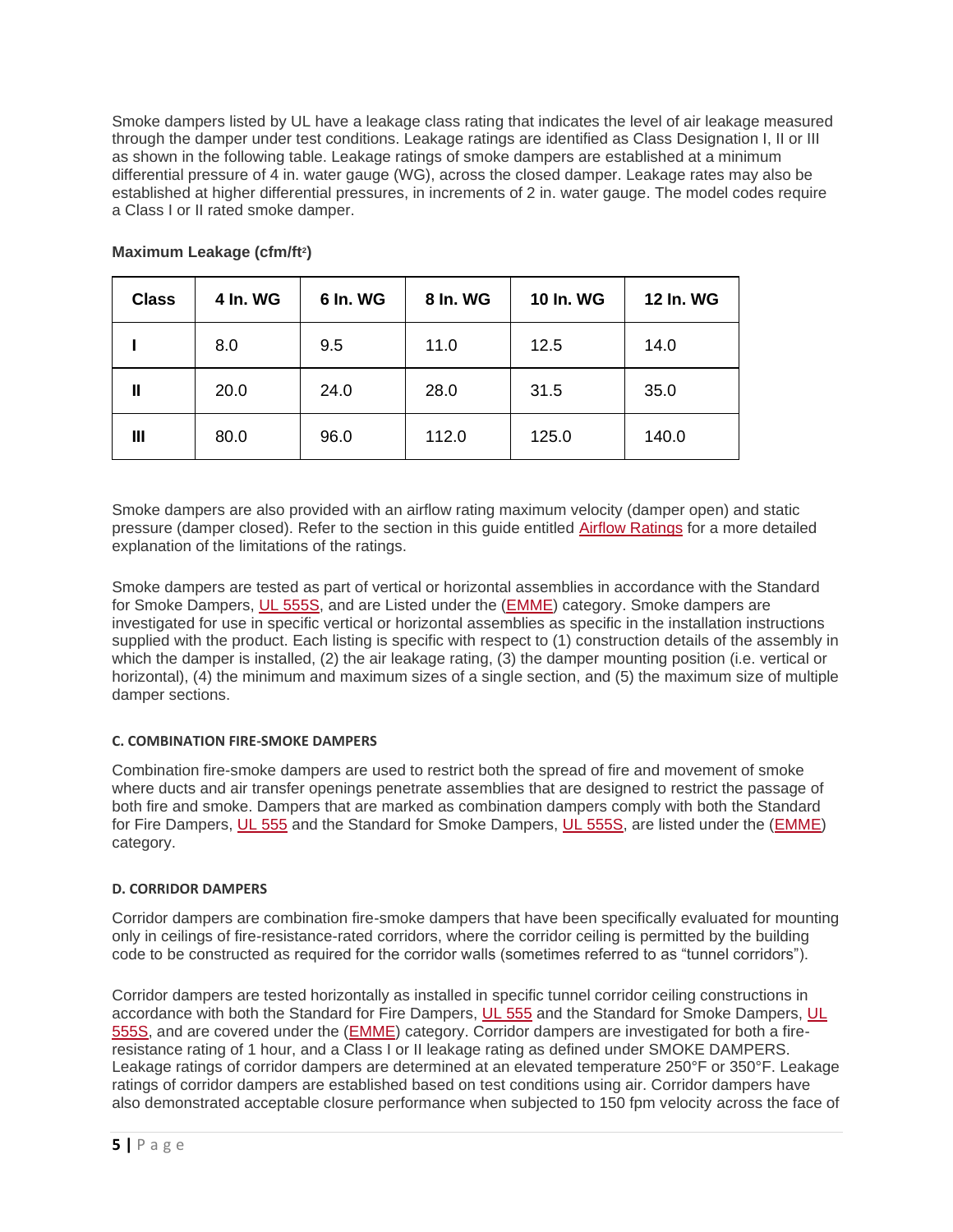the damper during fire exposure. Corridor dampers are investigated for use in specific horizontal ceiling constructions as specified in the installation instructions supplied with the product.

Each listing is specific with respect to (1) construction details of the ceiling in which the damper is installed,(2) the hourly fire-protection rating, (3) the damper leakage Class, (4) the minimum and maximum size of a single damper section.

#### **E. CEILING DAMPERS**

Ceiling dampers (referred to as ceiling radiation dampers in the International Building Code) are intended to function only as a heat barrier to limit heat transfer, into the concealed space of a fire-resistance-rated floor-ceiling or roof-ceiling assembly where ducts or air transfer openings are made only through the ceiling membrane that is part of the fire-resistance rated assembly. As such, the building codes have not defined the use of these products in so far as their use as smoke barriers, nor do the UL certifications include the use of these products to limit the migration of smoke or passage of flame. Ceiling membranes are part of floor-ceiling or roof-ceiling fire resistance rated assemblies that have been evaluated in accordance with the Standard for Fire Tests of Building Construction and Materials, [UL 263.](http://ulstandards.ul.com/standard/?id=263&edition=14&doctype=ulstd) The construction of floor-ceiling or roof-ceiling assemblies evaluated by UL are published in the [BXUV](https://iq.ulprospector.com/en/profile?e=206790) product category. The GuideInfo provides additional details regarding the design, construction, and use of these assemblies.

Ceiling dampers are designated as either static or dynamic and are evaluated for use in HVAC systems. Static ceiling dampers are used in duct systems where the airflow is automatically shut down, typically by activation of area smoke detection or the automatic fire alarm system. Dynamic ceiling dampers are required at locations in which fan pressure and airflow remain in operation during a fire incident. Dynamic dampers for use in HVAC systems are also provided with an airflow rating which indicates the maximum velocity (damper open) and static pressure (damper closed) for which the damper is designed, similar to the ratings provided for a traditional listed [\(EMME\)](https://iq.ulprospector.com/en/profile?e=207497) smoke damper.

Although these ratings relate to individual dynamic ceiling damper models it is important to note that both static and dynamic ceiling dampers do not have an assigned hourly fire-resistance rating. Rather, ceiling dampers are tested as components of UL fire-resistance designs and are intended to be installed following the manufacturer's installation instructions provided with the product, and the specifications detailed in each UL fire-resistance design. Ceiling dampers labeled for use in dynamic systems are also suitable for use in static systems where they have been investigated as a component of the floor/ceiling or roof/ceiling fire-resistance design.

# **Methods of evaluation for ceiling dampers**

*Ceiling dampers are evaluated by UL using one of two methods as explained below.*

• **Method 1**.

**Ceiling Dampers For Use In Lieu Of Hinged Door Type Dampers** – Where floor-ceiling or roofceiling designs contain air ducts and specify the use of hinged door type dampers over each duct outlet, ceiling dampers are investigated for use in lieu of the specified hinged door type dampers.

The basic Standard used to evaluate ceiling dampers for use in lieu of hinged door type dampers is The Standard for Ceiling Dampers, [UL 555C.](https://www.shopulstandards.com/ProductDetail.aspx?productId=UL555C_4_S_20141216) It is important to note that ceiling dampers covered for this specific application are only intended for use in those UL fire resistance designs that indicate the use of a hinged door type damper in the design. This information is located in the [UL](http://www.ul.com/piq)  [Product iQ](http://www.ul.com/piq) database in the text and drawings of the specific UL fire resistance designs. The UL certification of ceiling dampers does not cover the products for general installation in any floor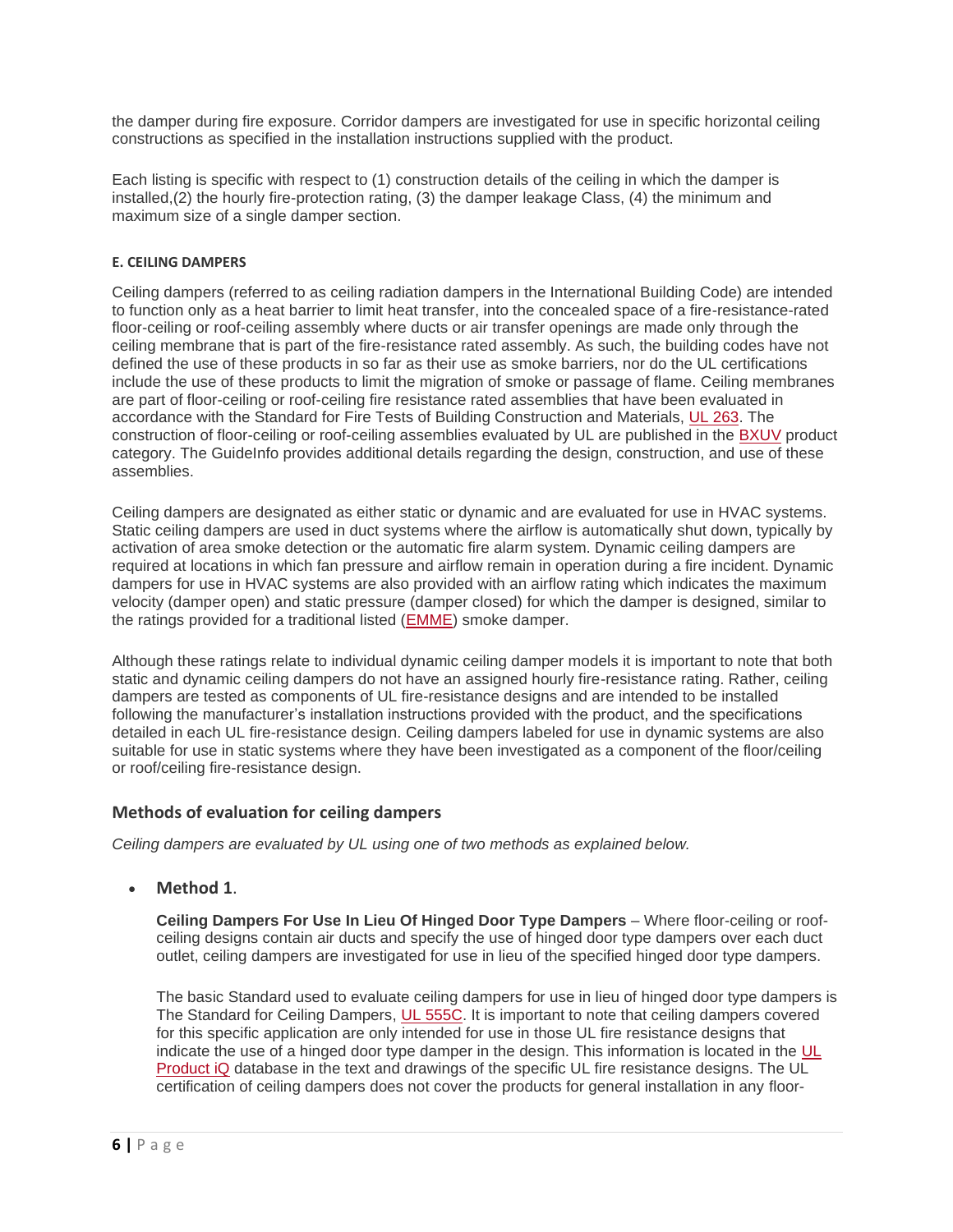ceiling or roof-ceiling design. Examples of this scenario can be found in UL Fire Resistance Design Nos. [G214,](https://iq.ulprospector.com/en/_?p=10005,10048,10006,10047&qm=q:g214) [G526](https://iq.ulprospector.com/en/profile?e=14031) and [L201.](https://iq.ulprospector.com/en/profile?e=14248)

Ceiling dampers evaluated in this fashion are covered under the product categories Air Terminal Units [\(BZGU\)](https://iq.ulprospector.com/en/profile?e=206802), Ceiling Air Diffusers [\(BZZU\)](https://iq.ulprospector.com/en/profile?e=206813) and Ceiling Dampers [\(CABS\)](https://iq.ulprospector.com/en/profile?e=206814). The Classification text for ceiling dampers evaluated in this manner will specify the types of designs in which they may be used and the conditions under which they may be substituted for the hinged door type dampers.

# • **Method 2**.

**Ceiling Dampers For Use In Specific Fire Resistance Designs** – Alternatively, some floor/ceiling or roof/ceiling fire resistance rated assemblies specify one or more specific ceiling dampers. Dampers covered by this method of evaluation are generally tested along with the specific design construction in accordance with the Standard for Fire Tests of Building Construction and Materials, [UL 263,](http://ulstandards.ul.com/standard/?id=263&edition=14&doctype=ulstd) in addition to [UL 555C.](https://www.shopulstandards.com/ProductDetail.aspx?productId=UL555C_4_S_20141216) Applicable information describing the installation of ceiling dampers for this application, include a reference to the specific ceiling damper model, an indication that the fire resistance design ratings were developed under conditions employing air movement and the maximum qualified velocity rating, is included in the text and drawings for the specific designs in [UL Product iQ.](http://www.ul.com/piq) Examples of this scenario can be found in the follow UL Fire Resistance Designs. [L501,](https://iq.ulprospector.com/en/profile?e=14256) [L521](https://iq.ulprospector.com/en/profile?e=14276) and [M557.](https://iq.ulprospector.com/en/profile?e=964474)

Ceiling dampers evaluated for use in specific fire resistance rated designs are covered under the Ceiling Dampers [\(CABS\)](https://iq.ulprospector.com/en/profile?e=206814) category. The UL certification for the ceiling dampers will make reference to the specific floor-ceiling or roof-ceiling designs in which they are intended to be installed as well as the applicable static or dynamic designation. Dynamic ceiling dampers are also marked with the maximum air flow and closure pressure for which the damper has been investigated.

The application of ceiling dampers are distinctly different than the applications of the other types of dampers. Refer to the section in this Guide entitled Horizontal Dampers under Installation Considerations for a detailed explanation of these differences.

# 3. ALTERNATE TYPES OF PROTECTION FOR DUCT OUTLETS

Under certain conditions, duct openings through the ceiling membrane of a fire resistance-rated ceiling may be protected using either [Duct Protection Systems A or B,](https://iq.ulprospector.com/en/profile?e=206790#SectionIIIitem16) as described in the Guide Information for Fire Resistance Ratings – ANSI[/UL 263](http://ulstandards.ul.com/standard/?id=263&edition=14&doctype=ulstd) (Product Category [BXUV\)](https://iq.ulprospector.com/en/profile?e=206790). Below is information describing the use of Duct Outlet Protection Systems A and B.

A. DUCT OUTLET PROTECTION SYSTEM A (As Permitted by the Individual Designs within [BXUV\)](https://iq.ulprospector.com/en/profile?e=206790)

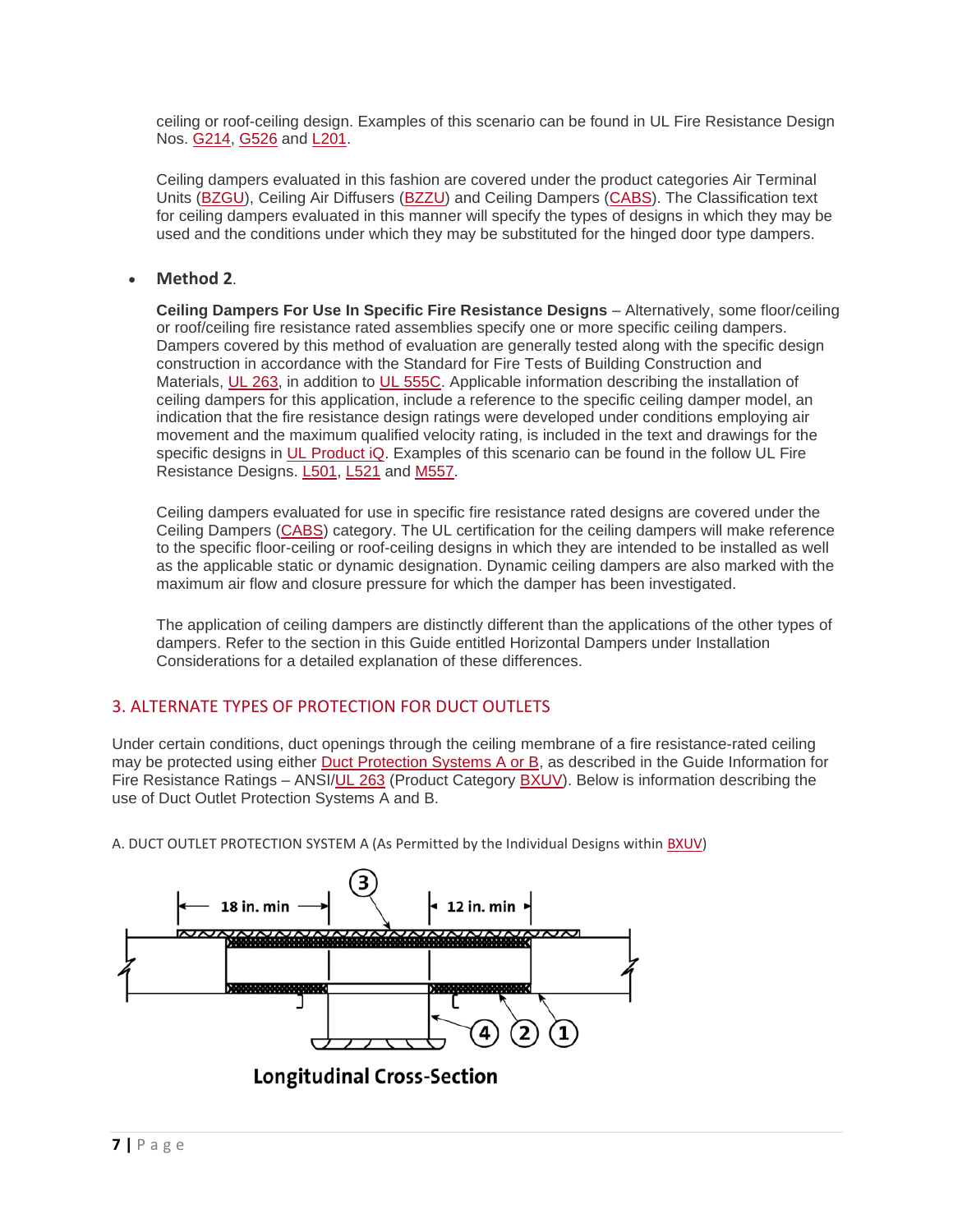

**Transverse Cross-Section** 

Item 1 – Steel Duct

- Item 2 UL Certified Glass Fiber Duct Lining
- Item 3 UL Certified Acoustical Lay-in Panel
- Item 4 Ceramic Paper

Duct Outlet Protection System A is only to be used where specified in an individual UL Fire Resistance Design. This method of construction consists of a combination of protecting the inside of rectangular shaped steel ducts with a minimum 1 in. thick, 3.0 to 5.0 pcf glass fiber duct lining, applying an acoustical ceiling lay-in panel on top of the duct, and protecting the duct outlet with ceramic paper where specified in the individual design. See the Guide Information for Fire Resistance Ratings - ANSI/UL [263](http://ulstandards.ul.com/standard/?id=263&edition=14&doctype=ulstd) (category [BXUV\)](https://iq.ulprospector.com/en/profile?e=206790) for further details on the use of this protection method.

B. DUCT OUTLET PROTECTION SYSTEM B (Permitted where a steel duct with a hinged-door damper is described in a fire resistance-rated design)



**Longitudinal Cross-Section**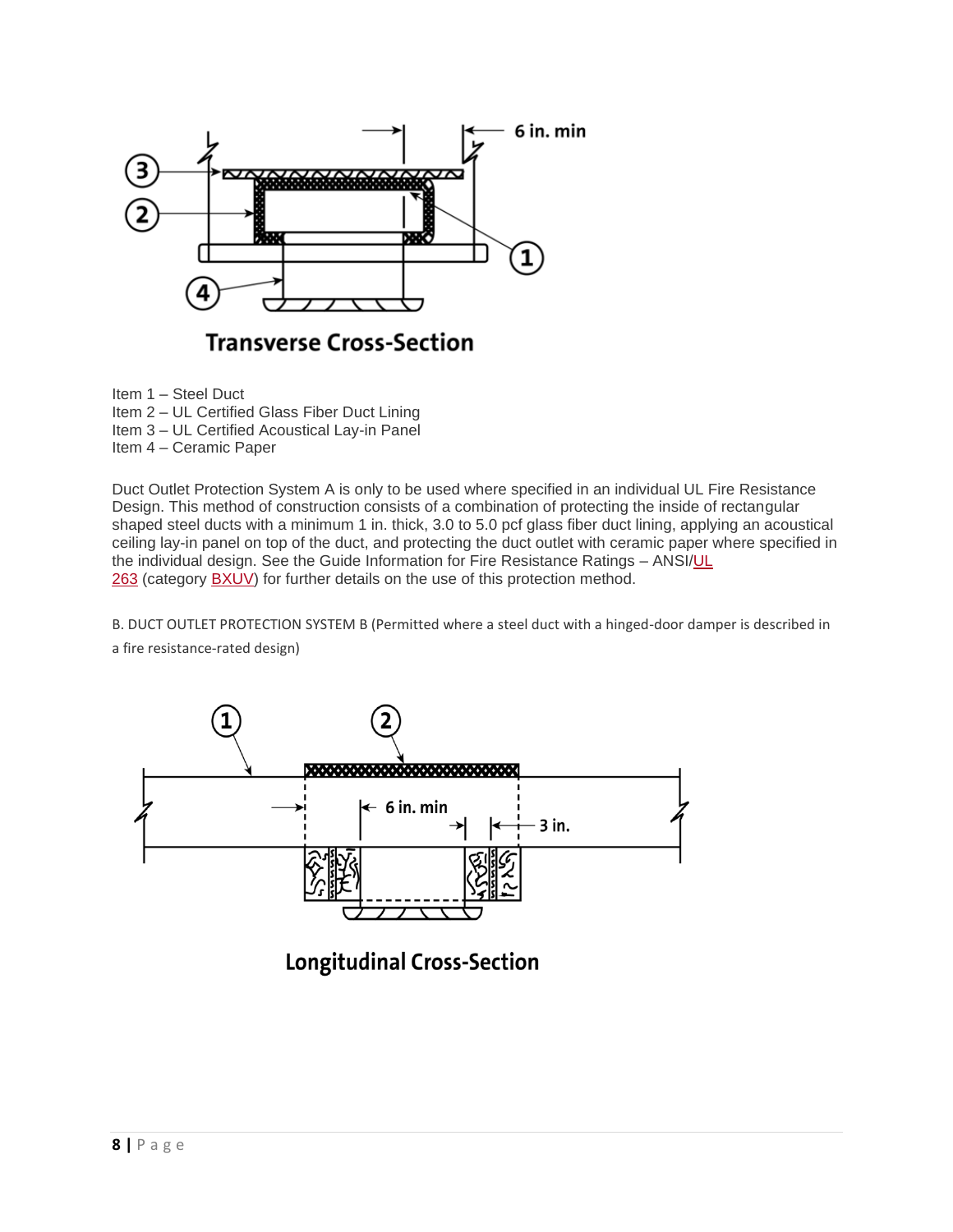

# **Transverse Cross-Section**

Item 1 – Steel Air Duct

Item 2 – UL Certified Mineral Wool Batts

Item 3 – Ceramic Paper

Duct Outlet Protection System B may be used in any design which contains a steel duct with the duct outlet protected by a hinged door damper, for equal or smaller outlet size. This system has been investigated for effectiveness in restricting the transfer of heat into the concealed space above the ceiling. This method of construction consists of protecting the outside of rectangular shaped steel ducts with a minimum 1-1/4 in. thick, 3.5 to 8.0 pcf mineral wool batts and protecting the duct outlet with ceramic paper where specified in the individual design. See the Guide Information for Fire Resistance Ratings – ANSI[/UL 263](http://ulstandards.ul.com/standard/?id=263&edition=14&doctype=ulstd) (category [BXUV\)](https://iq.ulprospector.com/en/profile?e=206790) for further details on the use of this protection method.

# 4. DAMPER CODES AND STANDARDS

Dampers are intended to be installed in accordance with locally enforced building, fire and life safety codes, and in accordance with standards referenced in those codes. In many cases these codes require dampers to be listed and labeled in accordance with [UL 555,](https://www.shopulstandards.com/ProductDetail.aspx?productId=UL555_7_S_20060712) [UL 555S](https://www.shopulstandards.com/ProductDetail.aspx?productId=UL555S_5_S_20140213) and/or [UL 555C.](https://www.shopulstandards.com/ProductDetail.aspx?productId=UL555C_4_S_20141216)

Detailed information on damper related codes and standards can be found in [Appendix A.](https://code-authorities.ul.com/dampers-marking-and-application-guide/#APPENDIX%20A)

| <b>Category Code</b> | <b>Category Name</b>                            | <b>Standard Used</b> |
|----------------------|-------------------------------------------------|----------------------|
| <b>BZGU</b>          | <b>Air Terminal Units</b>                       | UL 263 and UL 555C   |
| <b>BZZU</b>          | Ceiling Air Diffusers                           | UL 263 and UL 555C   |
| <b>CABS</b>          | <b>Ceiling Dampers</b>                          | UL 263 and UL 555C   |
| <b>EMME</b>          | Dampers for Fire Barrier and Smoke Applications | UL 555, UL 555S      |

UL certifies damper related products under the following product categories.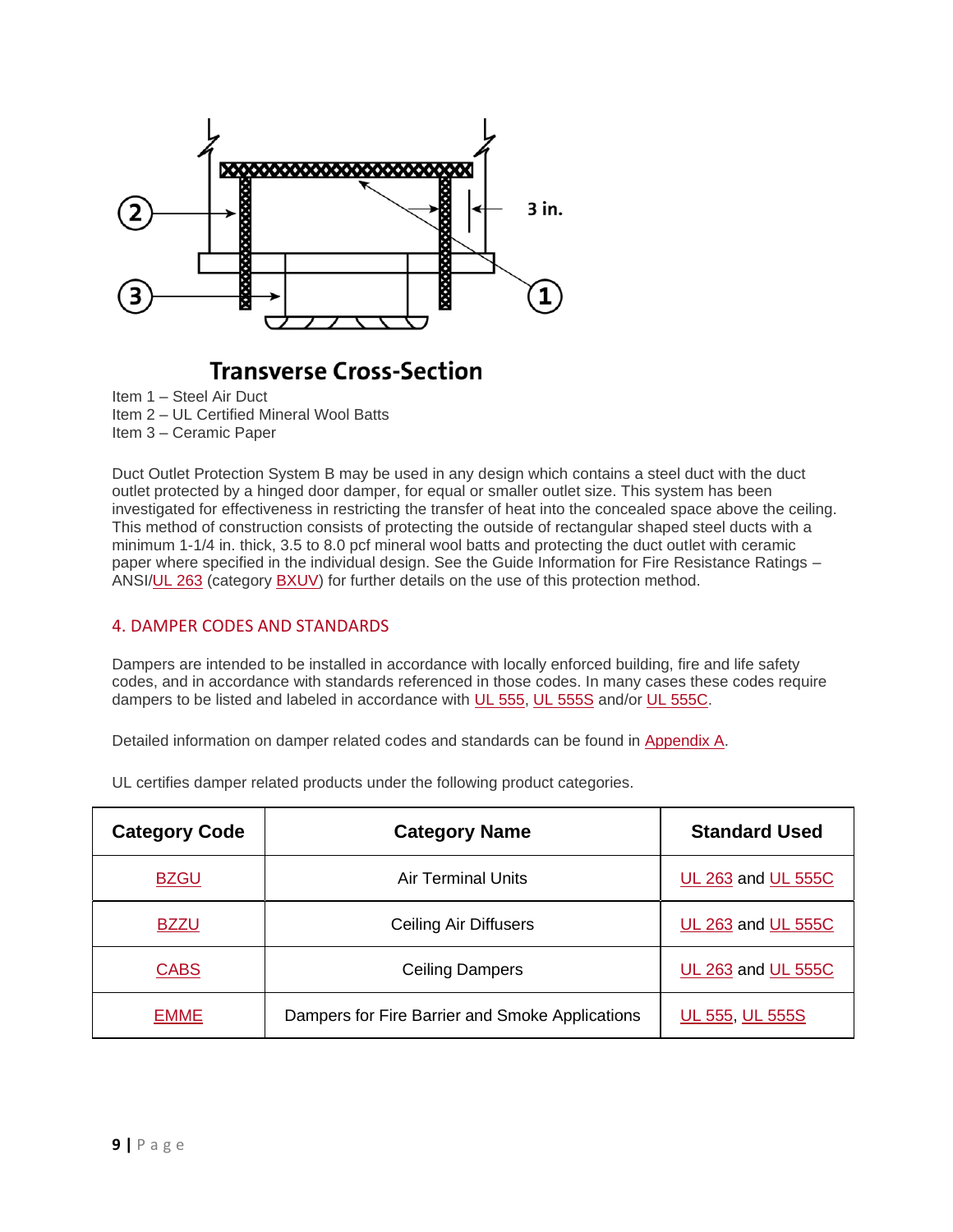# 5. INSTALLATION CONSIDERATIONS

Model codes include requirements to restrict the spread of fire and smoke through a building using assemblies with specific requirements concerning their construction and placement. Openings in these assemblies must be protected in a manner which compliments the intent of the assembly.

In order to function properly, a damper must be installed in accordance with the applicable code requirements and its listing as well as the manufacturers installation instructions.

An approved means for proper access to the damper for inspection, testing and maintenance must be provided for each Damper installation

Manufacturer's installation instructions for dampers are reviewed in detail as part of their certification in accordance with the applicable Testing Standards. It is recommended that these manufacturer's instructions be included with the construction document submitted with a building permit application for plan review and approval by the code authority. Instructions are required to be shipped with each Damper for use by the installation contractor at the construction site. Fire or smoke dampers are not to be installed using firestopping materials unless this method of installation is explicitly permitted by the manufacturer's installation instructions provided with the damper.

Below are some installation considerations which should be considered prior to installation of the damper.

#### **A. DAMPERS IN HORIZONTAL ASSEMBLIES**

Since there are multiple types of dampers for use in protecting openings in horizontal assemblies, it is important to carefully consider the proper damper for each application. The correct damper depends on the application.

As a general rule, vertical ducts rising through fire rated floors are to be protected by fire rated shaft enclosures. As the fire resistive shaft rises through the structure, it is not necessary to protect the opening at the floors the duct passes through because the duct is located in a fire rated shaft. The shaft should be penetrated horizontally so that vertical dampers can be used to protect the penetration through the shaft.

The model codes contain several exceptions to the shaft enclosure requirements. Where a vertical duct penetrates a horizontal assembly without a shaft enclosure, a horizontal fire damper is required. If the horizontal assembly is also a smoke barrier, a combination fire-smoke damper is required.

When the duct penetrates through the membrane ceiling of a fire-resistance-rated floor-ceiling or roofceiling assembly, but not through the floor or roof, then a ceiling damper is used. The intent of the lower ceiling membrane is to retard the passage of heat into the concealed space. As such, the ceiling damper must likewise retard the passage of heat. Refer to the section in this guide entitled Ceiling Dampers under Damper Types for a detailed explanation of the limitations of the certifications applied to ceiling dampers.

Openings entirely through the ceiling of a tunnel corridor, where the ceiling is constructed as required for the walls, are protected with corridor dampers. These dampers must restrict the spread of fire and the movement of smoke through the ceiling assembly.

In all cases, the damper manufacturer's installation instructions depict the appropriate installation parameters and limitations.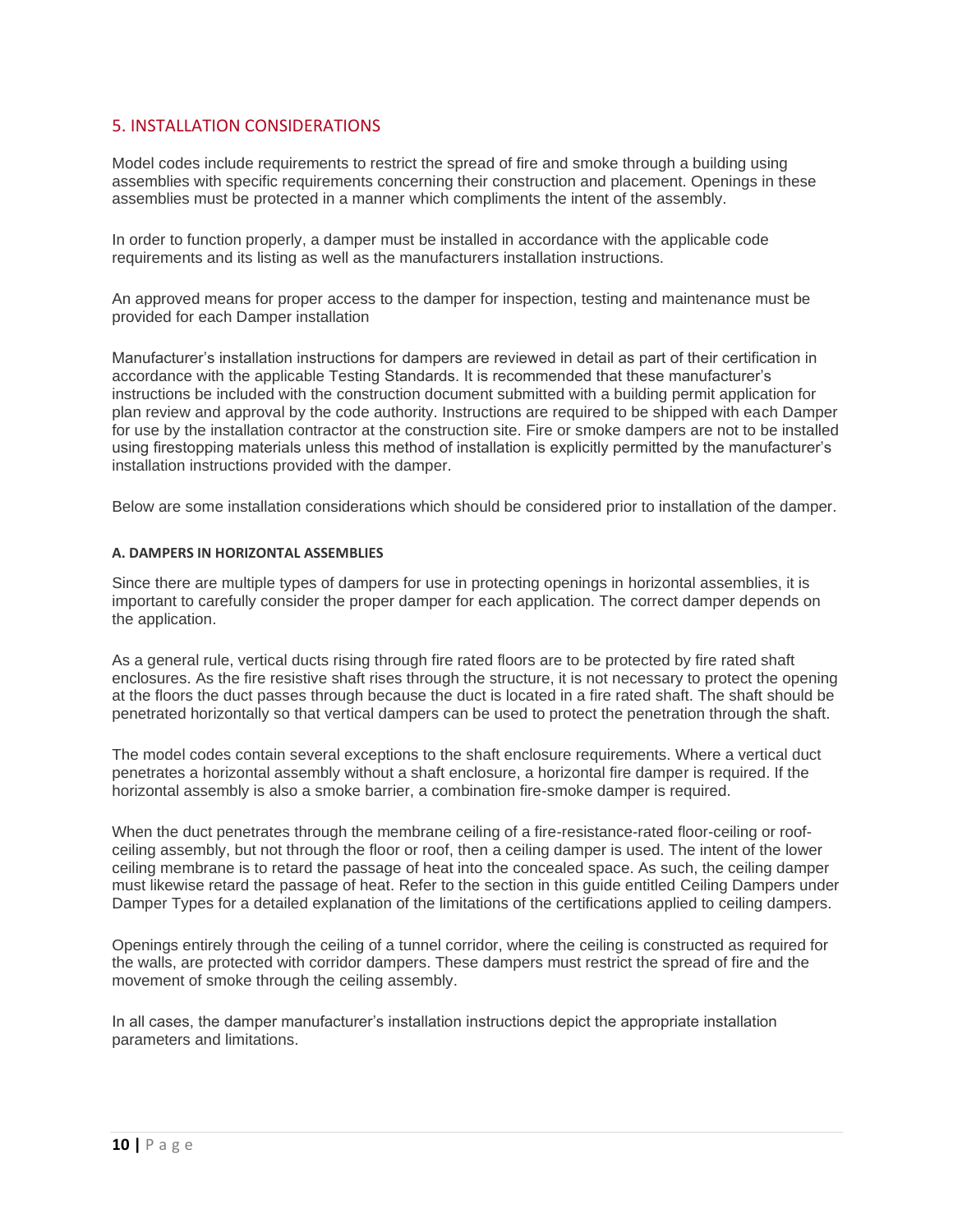#### **B. INSTALLATION INSTRUCTIONS**

Each damper shipment is supplied with a copy of the installation instructions appropriate for the specific damper model. These instructions are an integral part of the UL certification on the dampers as UL reviews the instructions as part of the damper listing process. The instructions contain the information necessary to properly install the damper as well as limitations on the installation of the product such as the type of floor or wall construction that is required for the correct installation.



#### **Example of a common damper installation:**

The damper shall be secured in the opening using retaining angles. Ducts are attached to the damper sleeve using breakaway methods. A remote sensor device may activate the damper actuator.

Some manufactures elect to provide basic instructions that cover only common installations, and then rely on supplemental instruction pages that cover unique installation scenarios. As with the basic installation instructions, the supplemental instructions are also an integral part of the UL certification program as the supplemental instructions are also reviewed by UL during the product evaluation.

#### **C. MULLIONS**

The certifications covering fire dampers are limited to the single and/or multiple assembly sizes that are evaluated. The size limitations are specified in the published certification information for each damper model.

In certain circumstances, steel mullions can be used to divide a large wall or vertical partition opening into smaller individual openings, allowing fire dampers for use in static systems to be sized and installed within the limitations of the certification. These mullions are generally fabricated in the field. Damper manufacturers can provide installation details covering the fabrication, installation and use of mullions.

Because airflow ratings of fire dampers for use in dynamic systems and combination fire-smoke dampers are size dependent, the use of the mullions discussed herein are only intended for application with fire dampers for use in static systems. Further, the mullions are limited to use in vertical partitions.

#### **D. DAMPER ACTUATORS**

Smoke dampers, corridor dampers, and combination fire-smoke dampers are equipped with factory installed electric or pneumatic actuators which can be controlled remotely to open and close the damper blades. The airflow and pressure ratings marked on the dampers are dependent upon the particular combination of damper type, actuator type and linkages between the damper blades and actuator. As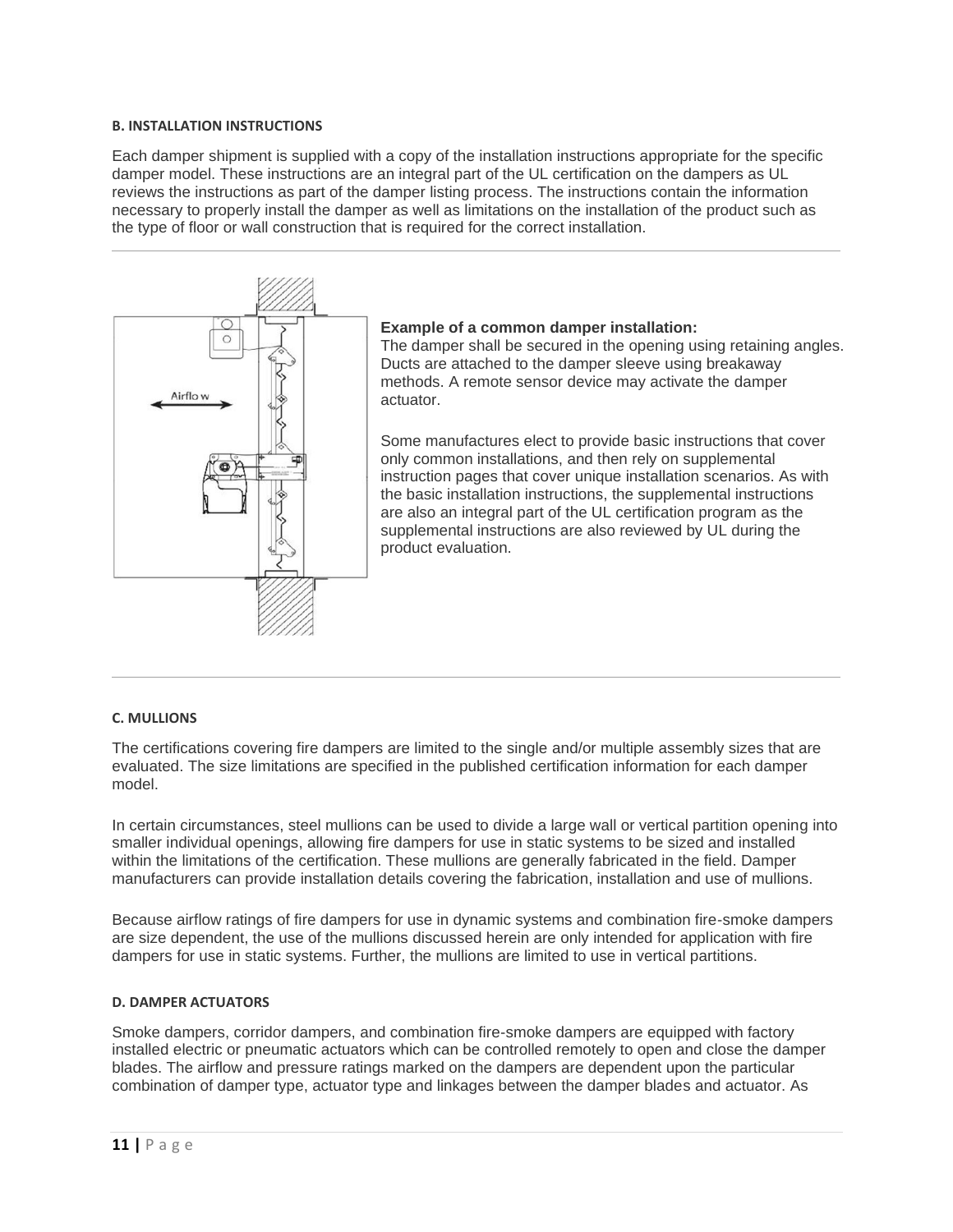such, field mounting or substitution of actuators is not covered within the scope of the UL certification of the product. However, this does not necessarily preclude replacement of actuators in the field.

Like any appliance, field servicing of these products is not covered under the scope of the UL certification program. As with any part of the damper, it is expected that replacement of actuators in the field be done in accordance with the damper manufacturer's normal field servicing program.

# **E. DETECTORS AND SMOKE DAMPERS**

Smoke dampers may be required by the model codes or installation codes to be closed when smoke detectors operate.



Duct type smoke detectors have a minimum and maximum airflow rating. The ratings must be compatible with the ratings of the smoke damper. Smoke dampers have a minimum airflow rating of 0 fpm and a maximum airflow rating as marked on the damper. Duct type smoke detectors typically have a minimum airflow rating of 300- 500 fpm. However, there are duct type smoke detector models available that are rated for use at zero airflow. For HVAC systems that are shut down in the event of a fire, smoke dampers equipped with duct type smoke detectors with a greater than zero minimum airflow rating, may also need to be controlled with a device that will close the damper in the event that the damper is in the open position when the fans are shut down.

#### **F. AIRFLOW RATINGS**

Dynamic fire dampers, smoke dampers and combination fire-smoke dampers are marked with airflow and closure pressure ratings. These ratings represent the maximum airflow and closure pressure ratings tested for that product. The closure pressure rating is not the pressure drop across an open damper.

Maximum airflow ratings are marked in 1000 fpm increments with a minimum rating of 2000 fpm. Maximum closure pressure ratings are marked in increments of 2 in. WG with a minimum closure pressure rating of 4 in. WG.

The end user needs to analyze the expected airflow across an open damper in the design of the HVAC system. There are many permutations of opened and closed dampers that may occur under different fire scenarios. The airflow rating for a particular application is not necessarily one that matches the normal design airflow within the ducts. Some dampers may become fully isolated against the fan pressure. Authorities having jurisdiction should field-test various combinations of opened and closed dampers to represent the worst expected condition across the damper.

Similarly, closed dampers may be isolated against the fan pressure and have a pressure higher than the rating. These dampers would be unable to be opened. This has significance for system designs that require dampers to be opened under fire and/or smoke conditions.

# 6. DAMPER SELECTION AND INSTALLATION

In order to properly select a UL Classified damper one needs to know and understand the building design criteria and applicable model code requirements. The following steps provide a systematic approach that can be followed to provide a safe, code compliant installation. This process can also be used by code authorities during the building approval process.

1. **Determine the size and location of dampers** – A number of factors dictate the design of the building heating, ventilation and air conditioning system. These may be driven by code requirements or by the needs of the occupants and tenants. Prior to selecting the appropriate dampers, the size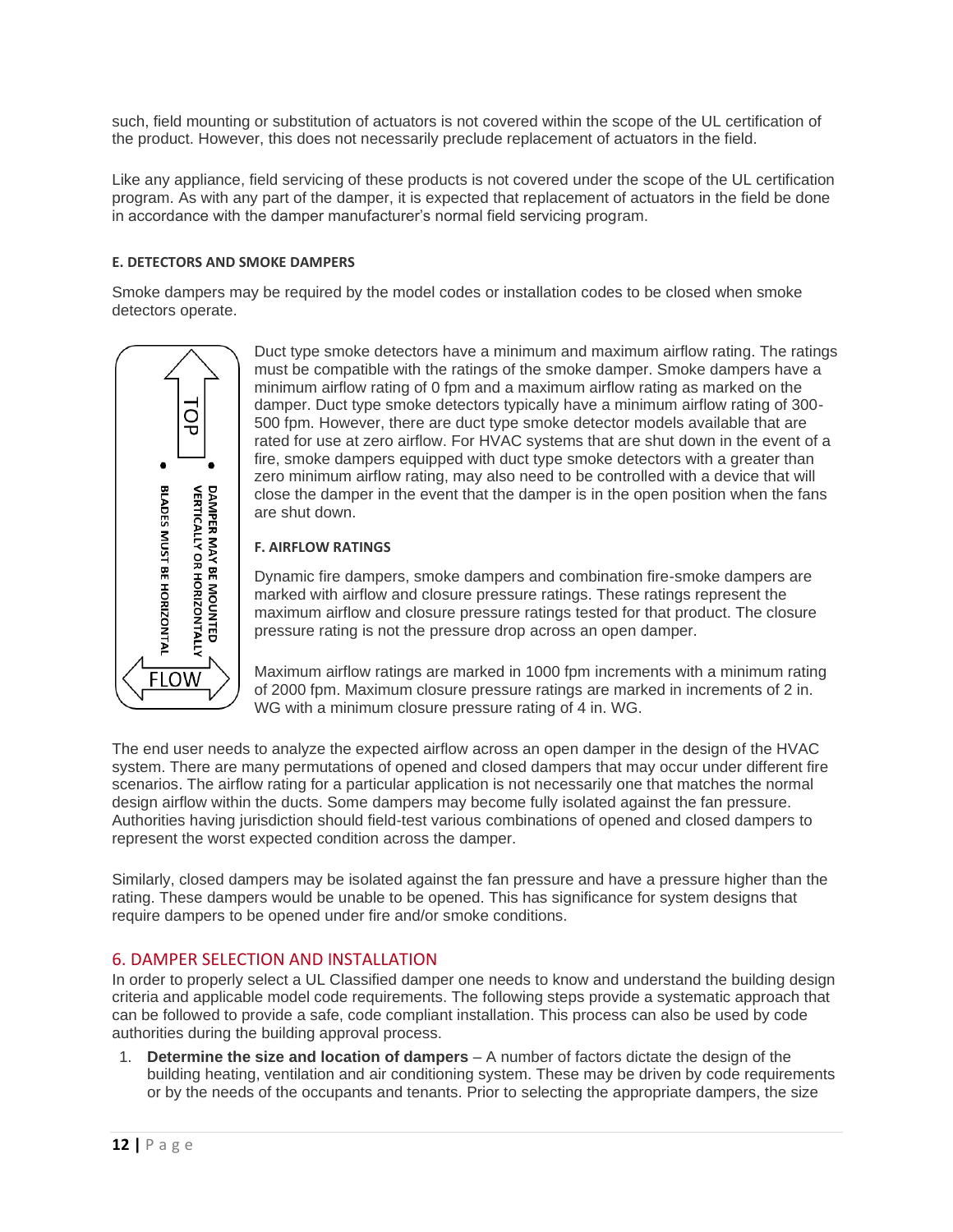and location of the basic system needs to be identified, and size and routing of the supply and return ducts needs to be determined.

- 2. **Confirm if dampers are required to limit the passage of fire, smoke, or both** The fire safety system embodied in building code requirements is based on the use of walls and partitions, and horizontal floor-ceiling and roof-ceiling assemblies designed to contain fires and the resulting smoke and products of combustion within certain areas of the building through compartmentalization. The codes require HVAC openings to be protected to restrict the passage of fire and smoke. One of the options within the codes to protect these openings in walls and horizontal assemblies is the use of dampers which are required to comply with specific UL standards, and to have certain ratings. To determine the standards and ratings these dampers must meet, one first needs to determine if the walls and horizontal assemblies in which they installed are covered by code requirements.
	- **Fire Walls, Fire Barriers and Fire Partitions** These are all fire-resistance-rated vertical assemblies designed to restrict the spread of fire in which continuity is maintained. However the hourly rating, construction, extent of continuity and support for these assemblies varies. Ducts and air transfer openings in these assemblies are required to be protected against the spread of fire in accordance with the requirements included in the code. As such, the code requires the use of fire dampers in these openings. Fire dampers installed in assemblies having a fire-resistance rating of less than 3 hours shall have an hourly fire-protection rating of 1-1/2 hours. Fire dampers installed in assemblies having a fire-resistance rating of 3 hours or greater shall have an hourly fire-protection rating of 3 hours.
	- **Horizontal Assemblies** Horizontal assemblies are fire-resistance-rated floor-ceiling and roof-ceiling assemblies designed to restrict the spread of fire in which continuity is maintained. However, the hourly rating, construction and support for these assemblies varies. Ducts which pass through these assemblies are required to be protected against the spread of fire in accordance with the requirements included in the code. As such, the code requires the use of fire dampers in these openings. Fire dampers installed in horizontal assemblies having a fire-resistance rating of less than 3 hours shall have an hourly fireprotection rating of 1-1/2 hours. Fire dampers installed in assemblies having a fireresistance rating of 3 hours or greater shall have an hourly fire-protection rating of 3 hours. Ducts and air transfer openings which penetrate only the ceiling membrane of a floorceiling or roof-ceiling assembly where the ceiling is providing the fire protection are required to be protected so as to limit the passage of heat into the concealed space of the assembly. As such, the code requires the use of ceiling dampers in these openings.
	- **Shaft Enclosures** Shaft enclosures are constructed using fire-resistance-rated fire barriers and horizontal assemblies designed to restrict the spread of fire and movement of smoke in which continuity is maintained. Ducts and air transfer openings in shaft enclosures are required to be protected against the spread of fire and movement of smoke in accordance with the requirements included in the code. As such, the code requires the use of individual fire and smoke dampers, or a combination fire-smoke damper. To determine the appropriate ratings for dampers in shaft enclosures, refer to the specific code requirements covering ducts and air transfer openings in shaft enclosures. This will include a leakage rating in conjunction with an hourly fire-protection ratings.
	- **Smoke Barriers and Smoke Partitions** Smoke barriers are continuous membranes, either vertical or horizontal, such as a wall, floor or ceiling assembly, that are designed to restrict the movement of smoke through a building. In addition to restricting the movement of smoke, smoke barriers have a fire-resistance rating as specified in the code. Smoke partitions are continuous vertical membranes, such as a wall, that are also designed to restrict the movement of smoke through a building, but are not required to have a fireresistance rating. Ducts and air transfer openings in smoke barriers are required to be protected against the spread of fire and movement of smoke in accordance with the requirements included in the code. As such, the code requires the use of individual fire and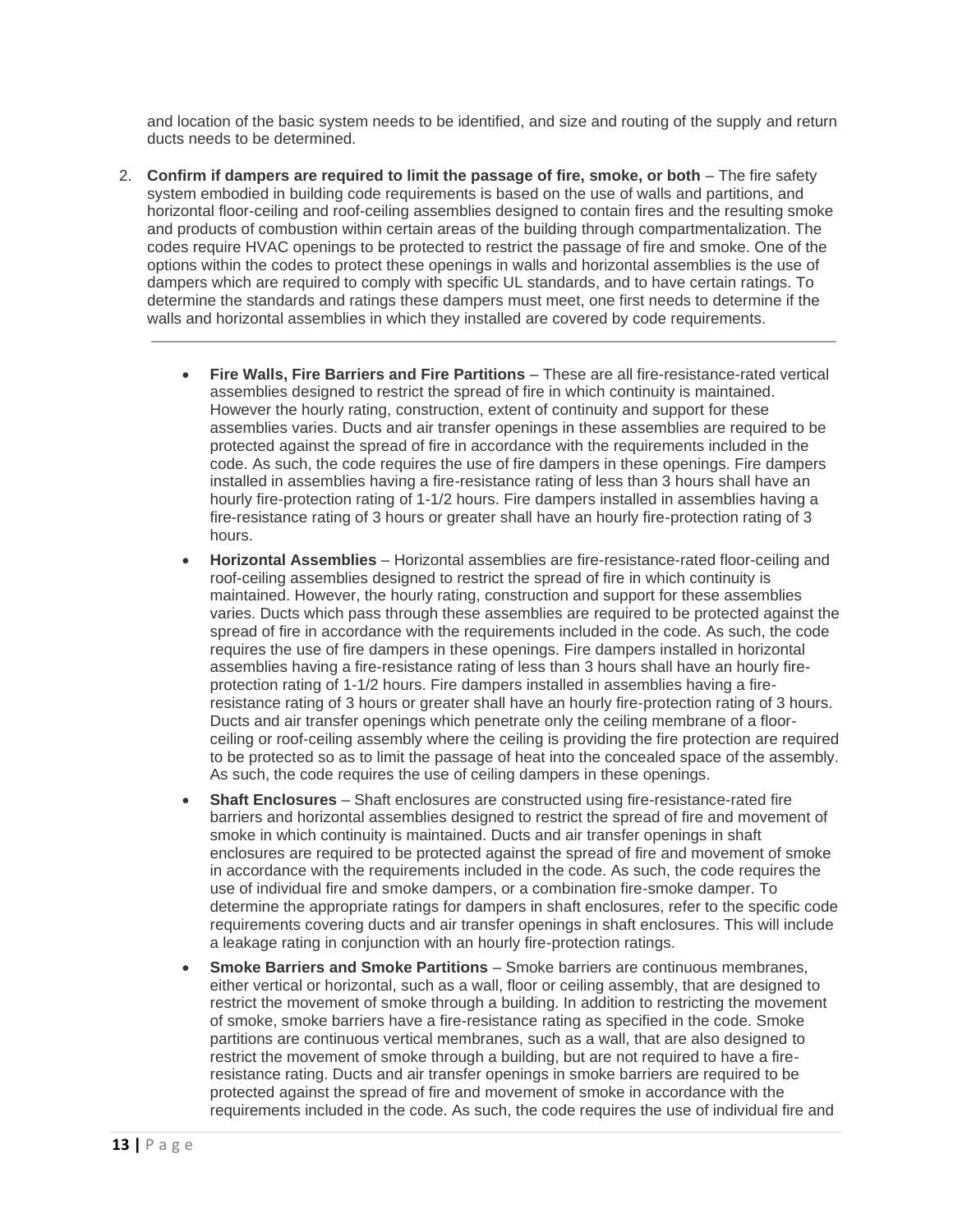smoke dampers, or a combination fire-smoke damper in these assemblies. Openings in smoke partitions are required to be protected to restrict the movement of smoke in accordance with the requirements included in the code. As such, the code requires the use of smoke dampers in these openings. To determine the appropriate ratings for dampers in these assemblies, refer to the specific code requirements covering ducts and air transfer openings in these wall assemblies. This will include a leakage rating for dampers used in smoke barriers and partitions, in conjunction with hourly fire-protection ratings for dampers in smoke barriers.

- **Corridors** Corridors are constructed using fire-resistance-rated fire partitions designed to restrict the spread of fire and movement of smoke in which continuity is maintained. However, the hourly rating, construction and support for these assemblies varies. Ducts and air transfer openings in these assemblies are required to be protected to resist the spread of fire and movement of smoke in accordance with the requirements included in the code. As such, the code requires the use of combination fire-smoke dampers. To determine the appropriate ratings for dampers in corridors, refer to the specific code requirements covering ducts and air transfer openings in these assemblies. This will include a leakage rating in conjunction with hourly fire-protection ratings. Ducts and air transfer openings which penetrate only the ceiling of a corridor where the ceiling is constructed as required for the walls, shall be protected to resist the spread of fire and movement of smoke with a corridor damper.
- 1. **Determine if static or dynamic fire dampers are needed** If fire dampers are determined to be required in the HVAC system, determine if the system is to be automatically shut down in the event of a fire. If it is, either static or dynamic fire dampers may be utilized. If the system is not shut down, dynamic fire dampers shall be specified. The specified dynamic fire damper must have a maximum airflow and static pressure consistent with the design of the HVAC system.
- 2. **Determine the type of actuator to be utilized** Smoke dampers and combination fire-smoke dampers are equipped with factory installed electric or pneumatic actuators which remotely control the dampers. The airflow and pressure ratings are dependent on the particular combination of damper type, actuator type, and linkage between the damper blades and the actuator. The specified damper and actuator combination specified must have a maximum airflow and static pressure consistent with the design of the HVAC system.
- 3. **Identify the barrier construction** Once the size, location, type, rating, actuator and airflow requirements for the dampers are established, the next step is to identify the construction of the barriers into which they will be mounted. It is imperative that the barrier construction match the barrier construction which is specified in the damper installation instructions. If ceiling dampers are required, it is important to know the UL Design Number which is being used to identify the fireresistance rated floor-ceiling or roof-ceiling assembly. If a damper is not specified in the design being utilized, no HVAC penetrations of the ceiling membrane are permitted. If an HVAC penetration is permitted, there are two methods by which ceiling dampers are specified in the designs. First, if a hinged door type damper is specified in the design, then either the hinged door type damper may be used, or a listed Air Terminal Units [\(BZGU\)](https://iq.ulprospector.com/en/profile?e=206802), Ceiling Air Diffusers [\(BZZU\)](https://iq.ulprospector.com/en/profile?e=206813) or Ceiling Dampers [\(CABS\)](https://iq.ulprospector.com/en/profile?e=206814) may be substituted for the hinged door type damper in accordance with the provisions of the listings. It is imperative that the ceiling damper selected be used as specified in its listing. Second, if one or more specific ceiling damper(s) is specified by manufacturer and a specific model number, then only the specified damper(s) can be used and it must be used in accordance with the provisions stated in the design and in its listing.As an alternate to the use of a listed Air Terminal Units [\(BZGU\)](https://iq.ulprospector.com/en/profile?e=206802), Ceiling Air Diffusers [\(BZZU\)](https://iq.ulprospector.com/en/profile?e=206813) or Ceiling Dampers [\(CABS\)](https://iq.ulprospector.com/en/profile?e=206814), Duct Outlet System B may be used in accordance with the provisions of the Guide Information for the Fire Resistance Ratings - ANSI[/UL 263](http://ulstandards.ul.com/standard/?id=263&edition=14&doctype=ulstd) [\(BXUV\)](https://iq.ulprospector.com/en/profile?e=206790) category. Duct Outlet Protection System B may be used in any design which contains a steel duct with the duct outlet protected by a hinged door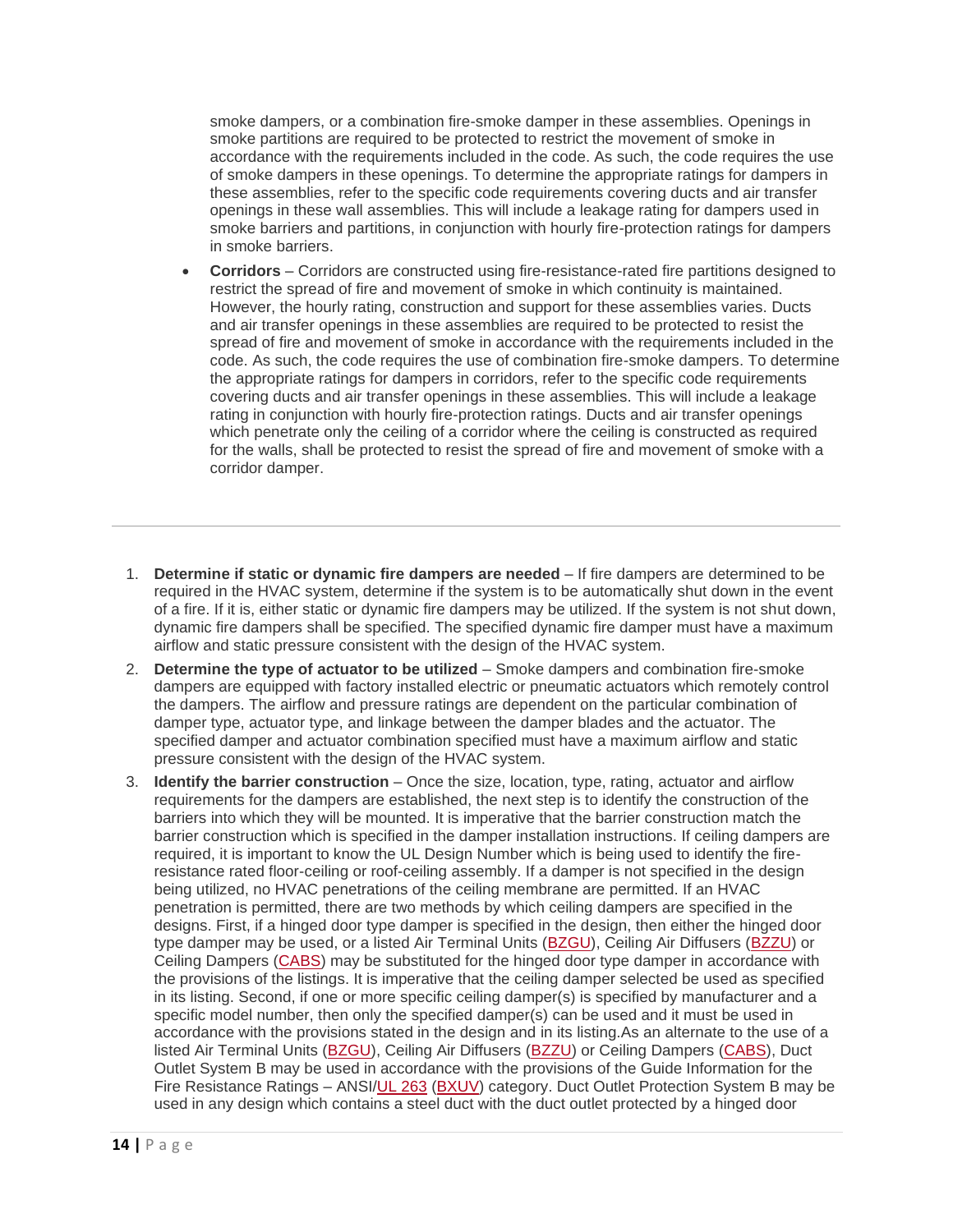damper, for equal or smaller outlet sizes. Duct Protection System A may only be used when specified in the individual design.

4. **Putting it all together** – In order to provide for a damper installation that complies with applicable code requirements it is important to identify the size, location, type, rating, actuator, airflow and pressure requirements, along with the specific type of construction in which the damper will be installed. This information can then be used to identify the specific dampers required using [UL](http://www.ul.com/piq)  [ProductiQ](http://www.ul.com/piq) in conjunction with the manufacturer's installation instructions. *Care should be taken to verify that the dampers are installed in accordance with the manufacturer's installation instructions, and in accordance with NFPA 90A, NFPA 80 and NFPA 105 requirements.*

# 7. DIAGRAMS OF COMPLETE ASSEMBLIES

The following diagrams identify the components that make up complete assemblies, along with links to the guide information for the various product categories. Refer to Appendix for a complete list of related product categories.



# **FIRE DAMPER ILLUSTRATION**

# **SMOKE AND COMBINATION FIRE-SMOKE DAMPER ILLUSTRATION**

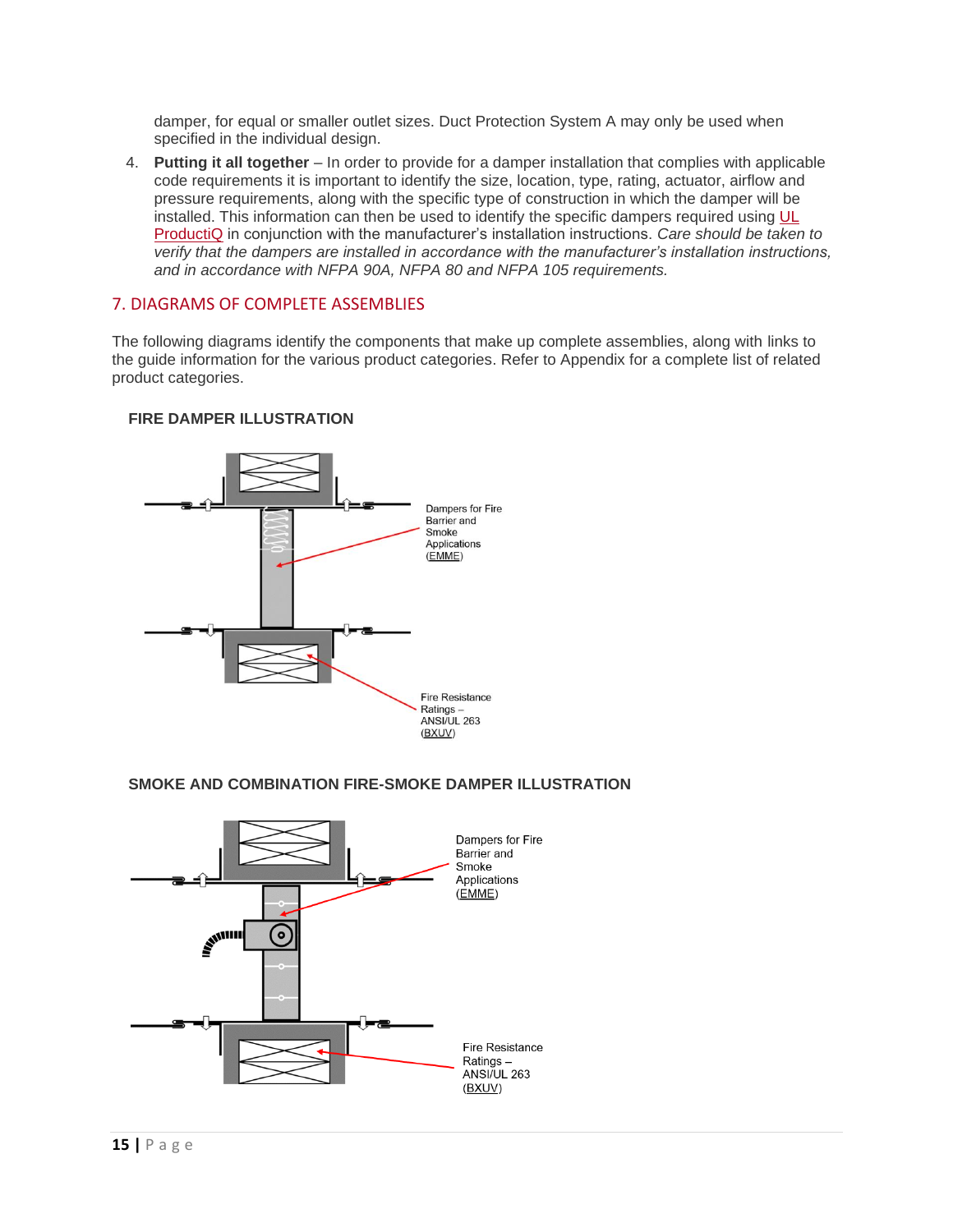# **CEILING DAMPER ILLUSTRATION**



#### 8. INSPECTION, TESTING AND MAINTENANCE

Like any mechanical device, dampers require periodic maintenance to ensure continued proper operation. The level of maintenance required is dependent on several factors including the product manufacturer's and system designer's recommendations, code requirements, and the complexity of the system in which the damper is installed.

The International Fire Code (IFC) and the International Property Maintenance Code (IPMC) and NFPA 1, The Fire Code, require dampers to be inspected and maintained in accordance with NFPA 80, Standard for Fire Doors and Other Opening Protectives and NFPA 105, Standard for Smoke Door Assemblies and Other Opening Protectives. In addition, any damaged products protecting duct and air transfer openings are required to be either repaired, restored or replaced.

NFPA 80 also requires the damper manufacturer's maintenance instructions to be maintained on site and requires documentation of all required testing and maintenance.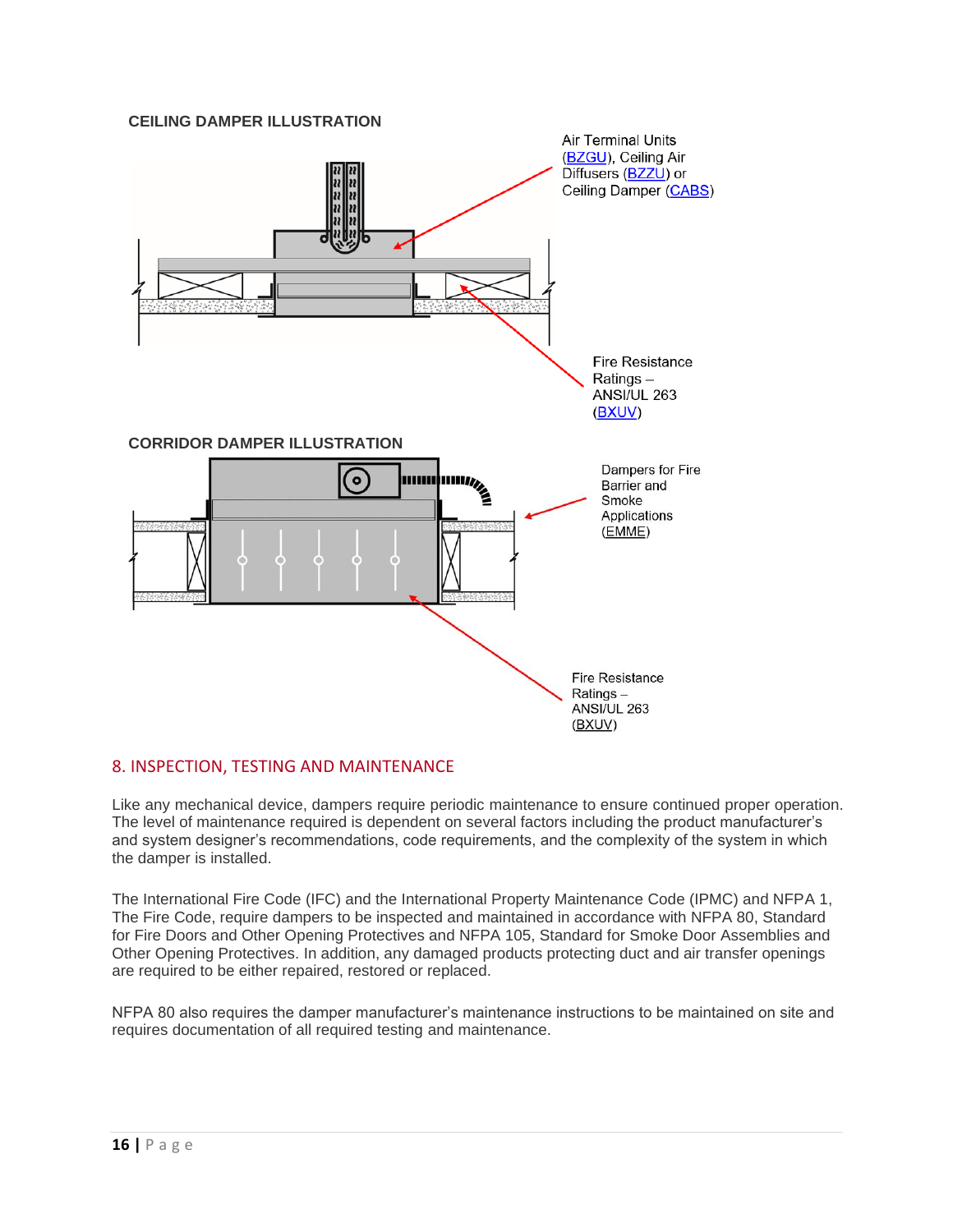# **Dampers with fusible links:**

The fusible links used in fire dampers are certified to [UL 33,](https://www.shopulstandards.com/ProductDetail.aspx?productId=UL33_9_S_20210621) Standard for Heat Responsive Links for Fire-Protection Services, temperature classifications and ratings.

NFPA 80 covers the required inspection and testing of dampers and provides the testing frequency required for dampers. Dampers must be tested and inspected 1 year after initial acceptance testing, and then the test and inspection frequency for dampers is every 6 years in a hospital, and every 4 years for all other buildings, thereafter.

Where a fusible link is installed on a combination fire/smoke damper, the link must be removed for testing the damper for full closure, simulating a fire condition per the requirements and frequencies of NFPA 80. The fusible link must be reinstalled after testing is complete.

If a fusible link appears to be damaged or painted when inspected, it must be replaced with a listed link that is functionally equivalent and has the same temperature and load rating.

Periodic maintenance of dampers should include the following:

- Removal of debris buildup from the damper and surrounding area
- Manual cycling of dampers released by fusible links
- Cycling of damper and actuator assemblies

*Additional information on periodic testing can be found in the model codes and installation standards.*

#### 9. FIELD SERVICES

#### **A. FIELD ENGINEERING SERVICES**

Situations may be encountered where determining if a product has been listed by a third-party organization is not possible. Other situations may present a product bearing a listing label that may have been modified in the field, the question then becomes whether or not the product still complies with the applicable standard(s). UL offers field engineering services that provides data that can assist in making the decision whether to accept the product and/or approve the installation. Anyone directly involved with a product – including manufacturers, owners, contractors, and regulatory authorities – can request a field inspection or field evaluation. Detailed information for these programs can be found on UL's Web site at [www.ul.com/field.](http://www.ul.com/field)

#### **B. FIELD-MODIFIED OR REBUILT EQUIPMENT**

Both NFPA 80 and NFPA 105 has specific requirements for field modification to a damper. These standards specify that any modification made to the damper shall be in accordance with the damper manufacturer's installation instructions and its listing. Where the field modification includes adding the capability for remote inspection, the position indicator devices and monitoring equipment shall be tested for functionality immediately following the modification.

An authorized use of the UL Mark is the manufacturer's declaration that a product was manufactured in accordance with the applicable certification requirements, and was in compliance with those requirements when it was shipped from the factory. When a product bearing a UL Mark is modified or rebuilt (including being refurbished, remanufactured, reconditioned or renovated) after it leaves the factory where the UL Mark was applied, UL does not know if the product continues to meet the applicable requirements unless the modification or rebuilding has been specifically investigated by UL. The only exceptions to this are when a UL-certified product has specific markings for field-installed equipment or the replacement of components, or when the individual product is addressed through one of the specific programs noted below.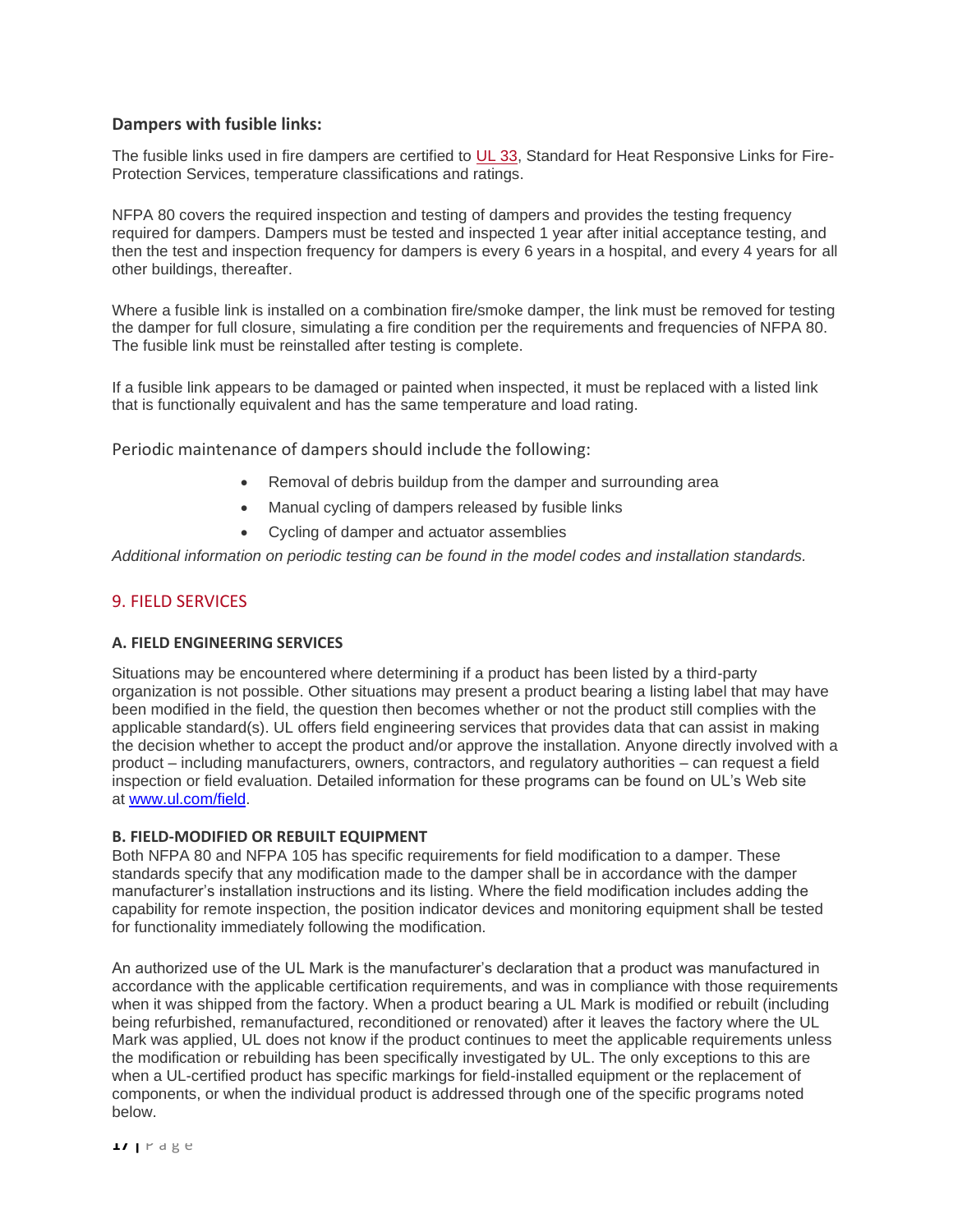Evidence that UL has specifically investigated the modification or rebuilding can only be demonstrated by a product that bears the UL Mark or label of one of UL's programs for modified or rebuilt equipment, which include:

**UL Rebuilt Product Certifications** — UL's rebuilt product certifications cover a wide range of product types. The general Guide Information for each product category with a rebuilt certification program identifies the applicable requirements and the specific marking for products rebuilt under the program. Only rebuilt products that bear the UL Mark together with the word "Rebuilt," "Refurbished," "Remanufactured," "Reconditioned" or "Renovated" have been investigated by UL to the applicable certification requirements.

**UL Retrofit Certifications** — UL's retrofit certifications include an investigation of all required component parts, including instructions, for retrofitting specific types of certified products in the field. Products investigated under this program bear a UL Mark together with the product identity including the word "Retrofit."

**UL Field Evaluated Products** — For products identified by the Authority Having Jurisdiction, owner, or other regulatory body as being acceptable to evaluate after installation or otherwise outside of the manufacturer's location, UL's Field Evaluation program addresses investigation to applicable product requirements based on the specific application and use location for the particular equipment. The specific equipment investigated under this program bears the UL Field Evaluation label.

# 10. MARKING INFORMATION

Model codes and regulations may reguire certain products to be "Listed", or "Listed and Labeled". Products that UL has certified for use in applications where "listing" or "listing and labeling" are required in the code include a UL Certified, a UL Listed, or a UL Classified Mark. Collectively, these are referred to by UL in this Guide as marks. Products bearing any of these UL marks comply with the definition of a listed product in the code, and should be considered to be listed.

# **A. UL MARKS**

UL Certified products are eligible to bear one of the following Certification Marks, namely the UL Certified Mark, UL Listing Mark, or UL Classification Mark. Refer to product category guide information for specific marking requirements. Products not bearing a UL Mark are not considered to be UL Certified. For more information visit our **[UL Marks for Code Authorities](https://code-authorities.ul.com/ulmarks/)** page.

# UL CERTIFIED MARK

*Here are some examples of the UL Marks you may encounter:*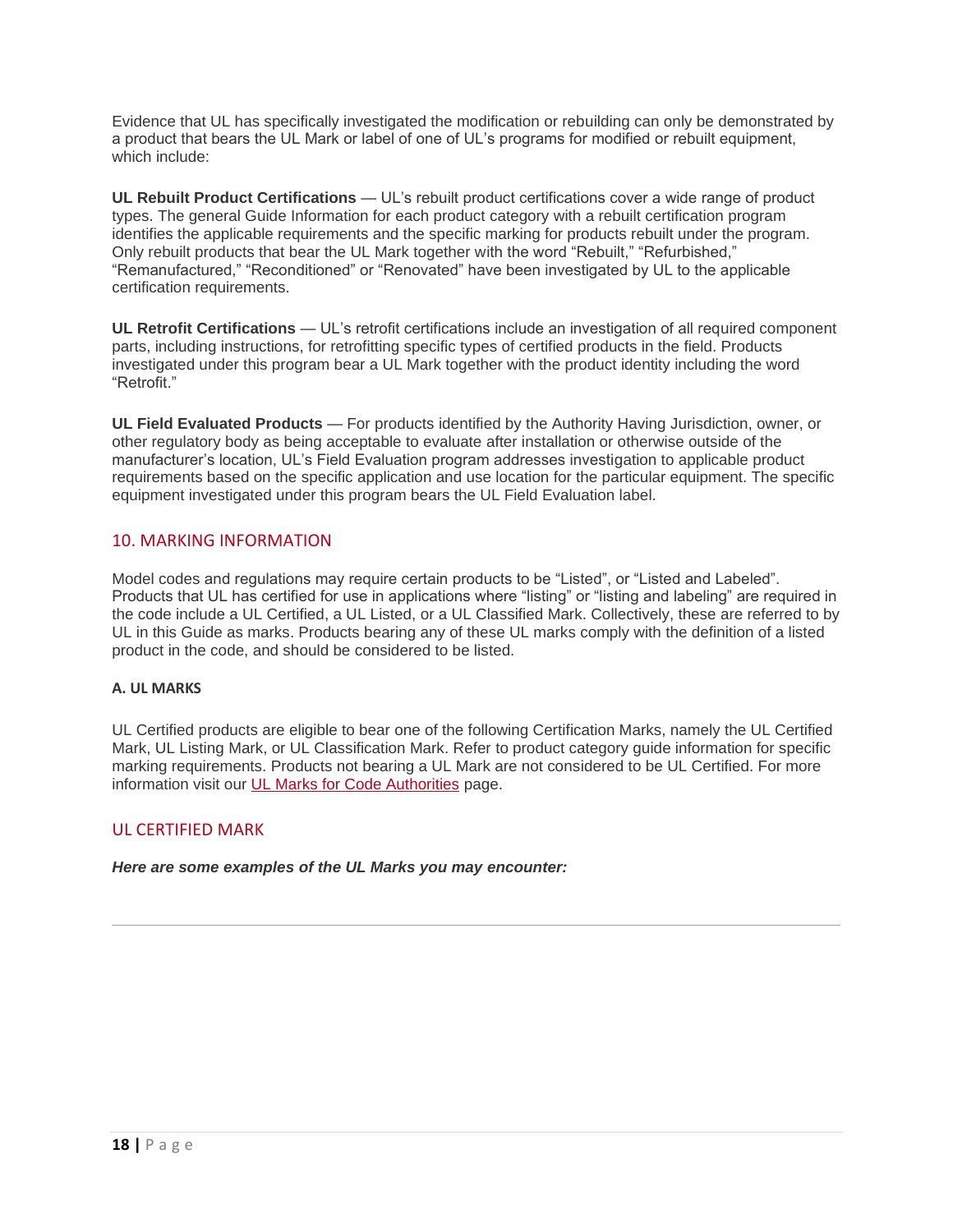



# UL LISTING MARK



UL CLASSIFICATION MARK

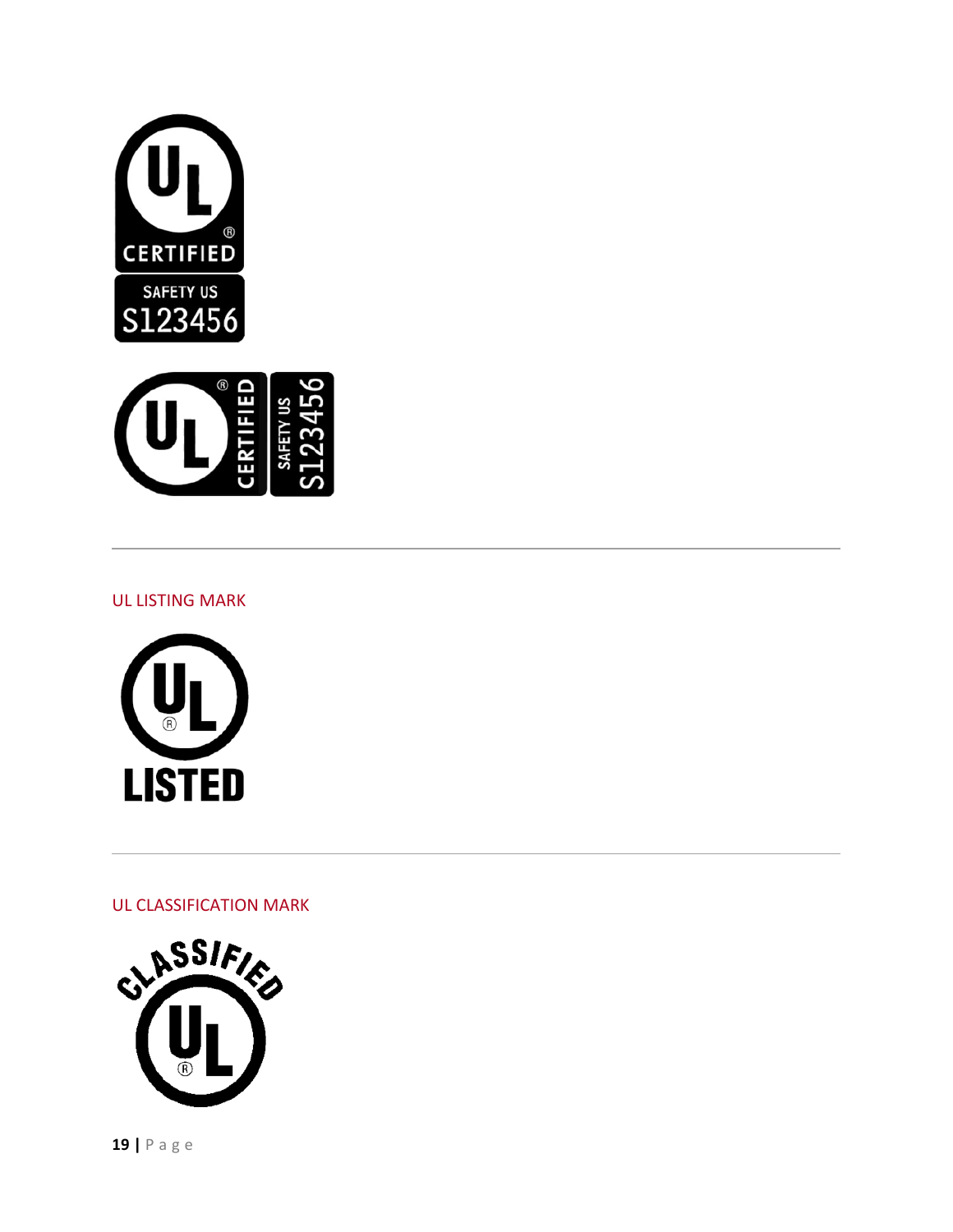# APPENDIX A – CODES AND STANDARDS

#### A. MODEL CODES

Dampers have been investigated for installation in accordance with the following model codes:

- The International Building Code (IBC)
- The International Fire Code (IFC)
- The International Mechanical Code (IMC)
- NFPA 1 Fire Code
- The NFPA 101 Life Safety Code
- The NFPA 5000 Building Construction and Safety Code

These codes specify the locations in which dampers are required to be installed, the applicable ratings (i.e. hourly fire-protection rating or air leakage rating) required for each installation, the standards with which the products must comply and the related installation and maintenance requirements and applicable maintenance standards.

#### B. INSTALLATION STANDARDS

These installation standards specify the locations in which these products are to be installed, the ratings required for each installation, the standards with which the products must comply, the related installation standards, and other details.

- NFPA 90A Standard for the Installation of Air-Conditioning and Ventilating Systems
- NFPA 80 Standard for Fire Doors and Other Opening Protectives
- NFPA 105 Standard for Smoke Door Assemblies and Other Opening Protectives

As compared to model codes, which generally describe where dampers are to be installed, installation standards provide more detailed information on how the products are intended to be installed and maintained. Model codes often require dampers to be installed in accordance with installation standards, such as NFPA 90A, NFPA 80 and NFPA 105. A brief summary of these standards is noted below.

NFPA 90A – NFPA 90A is the Standard for the Installation of Air-Conditioning and Ventilating Systems. It regulates the installation, control and acceptance testing of fire, smoke, combination fire-smoke and ceiling dampers used to protect ducts and air transfer openings in walls, floors, and ceilings against the spread of fire and smoke within, into, or out of buildings. The standard addresses products that have been subjected to standardized fire tests, including UL fire and smoke leakage tests.

The installation requirements of NFPA 90A include topics such as where dampers are required, testing requirements, rating requirements, installation requirements and requirements for maintenance in accordance with NFPA 80, the Standard for Fire Doors and Other Opening Protectives, and NFPA 105, the Standard for Smoke Door Assemblies and Other Opening Protectives. The control requirements of NFPA 90A include provisions for manual and automatic control of smoke and combination fire-smoke dampers. Acceptance testing shall demonstrate the damper functions as intended prior to occupancy of the building.